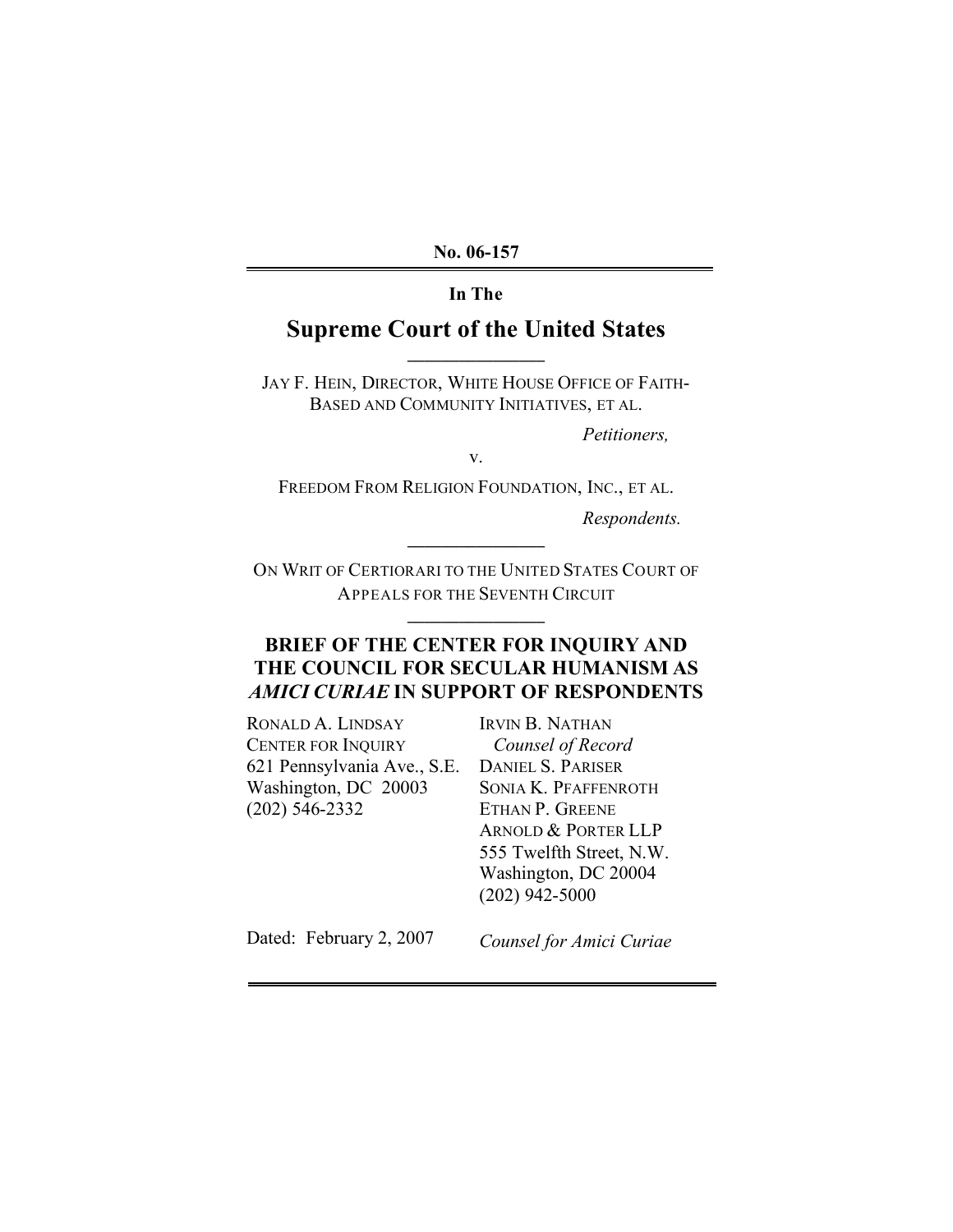## **TABLE OF CONTENTS**

|         |           |                                                                                                                                                                                   | Page |
|---------|-----------|-----------------------------------------------------------------------------------------------------------------------------------------------------------------------------------|------|
|         |           |                                                                                                                                                                                   |      |
|         |           |                                                                                                                                                                                   |      |
|         |           |                                                                                                                                                                                   |      |
|         |           |                                                                                                                                                                                   |      |
| I.      |           | THE LEGISLATIVE RECORD<br>DEMONSTRATES CONGRESSIONAL<br><b>INTENT TO FUND THE FAITH-BASED</b>                                                                                     |      |
|         | A.        | The President's Annual Budgets and<br><b>Executive Agencies' Budget</b><br>Documentation Describe and Seek<br>Funding for the Agencies'<br>Implementation of the Faith-Based      |      |
|         | <b>B.</b> | Congress Not Only Provided<br>Appropriations in Response to the<br>Repeated Budget Requests, but in<br>Some Cases Explicitly Directed That<br>the Funds Be Used to Administer the |      |
| $\Pi$ . |           | <b>CONGRESS'S DELIBERATE FUNDING OF</b><br>THE FAITH-BASED INITIATIVES AND<br><b>CENTERS ESTABLISHES RESPONDENTS'</b><br>STANDING UNDER FLAST AND                                 |      |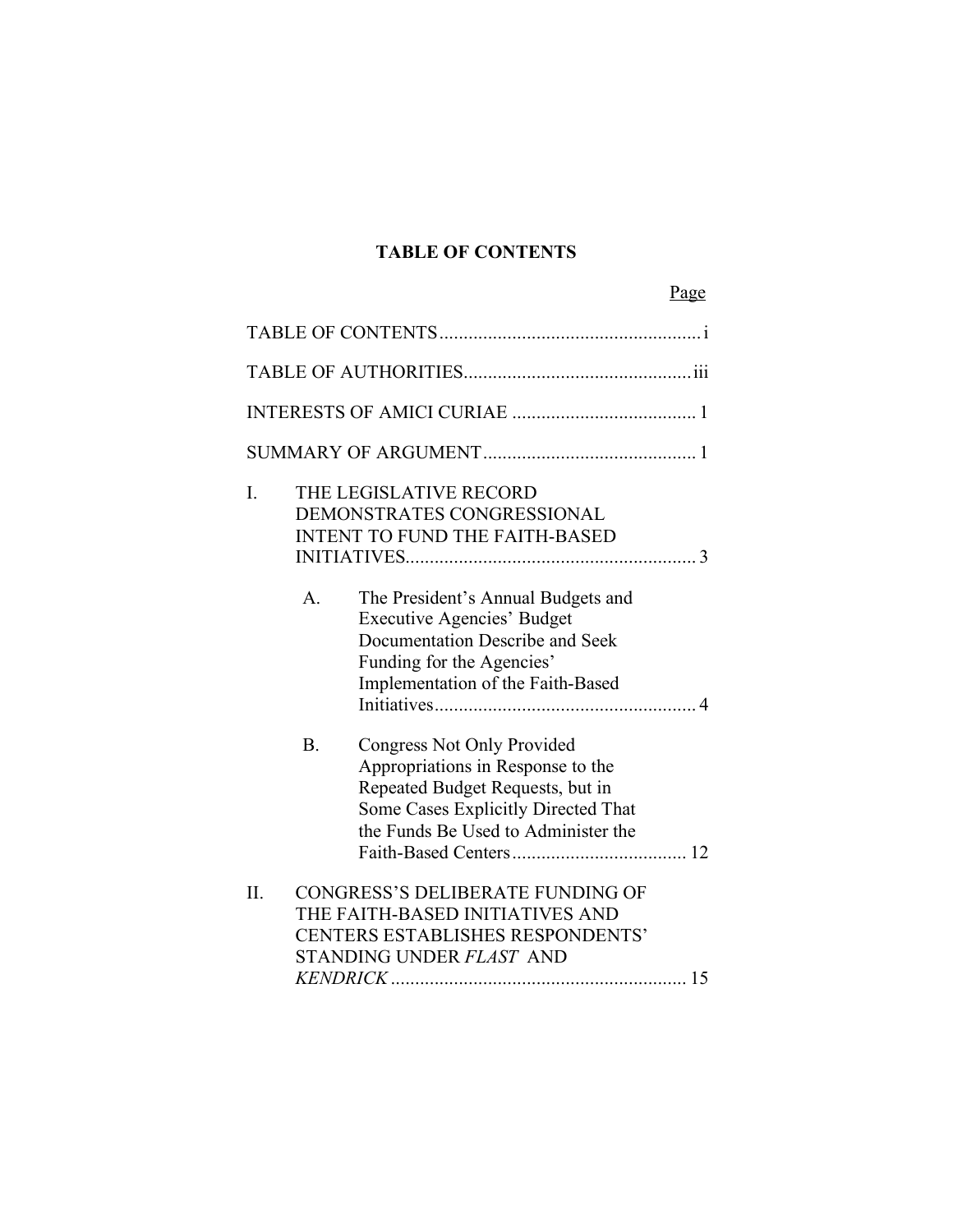|      |             | (ii)                                                                                                                                                                                                                     |
|------|-------------|--------------------------------------------------------------------------------------------------------------------------------------------------------------------------------------------------------------------------|
|      | А.          | As in <i>Flast</i> and <i>Kendrick</i> , the<br>Required Nexus Exists Between<br>Respondents' Taxpayer Status and                                                                                                        |
|      | <b>B.</b>   | Flast and Kendrick Do Not Limit<br>Standing Only to Those Instances<br>When Funds Are Disbursed Outside of                                                                                                               |
|      | $C_{\cdot}$ | Failure to Find Standing in This Case<br>Would Allow Congress and the<br>Executive to Collaborate to<br>Circumvent the Establishment Clause  24                                                                          |
| III. |             | <b>INSULATING THE EXECUTIVE'S USE</b><br>OF CONGRESSIONALLY<br>APPROPRIATED FUNDS FROM A<br>TAXPAYER'S ESTABLISHMENT<br><b>CLAUSE CHALLENGE WOULD BE</b><br><b>INCONSISTENT WITH THE INTENT</b><br>OF THE FRAMERS OF THE |
| IV.  |             | IN THE ALTERNATIVE, THE WRIT OF<br><b>CERTIORARI SHOULD BE DISMISSED</b><br><b>BECAUSE THIS CASE DOES NOT RAISE</b>                                                                                                      |
|      |             |                                                                                                                                                                                                                          |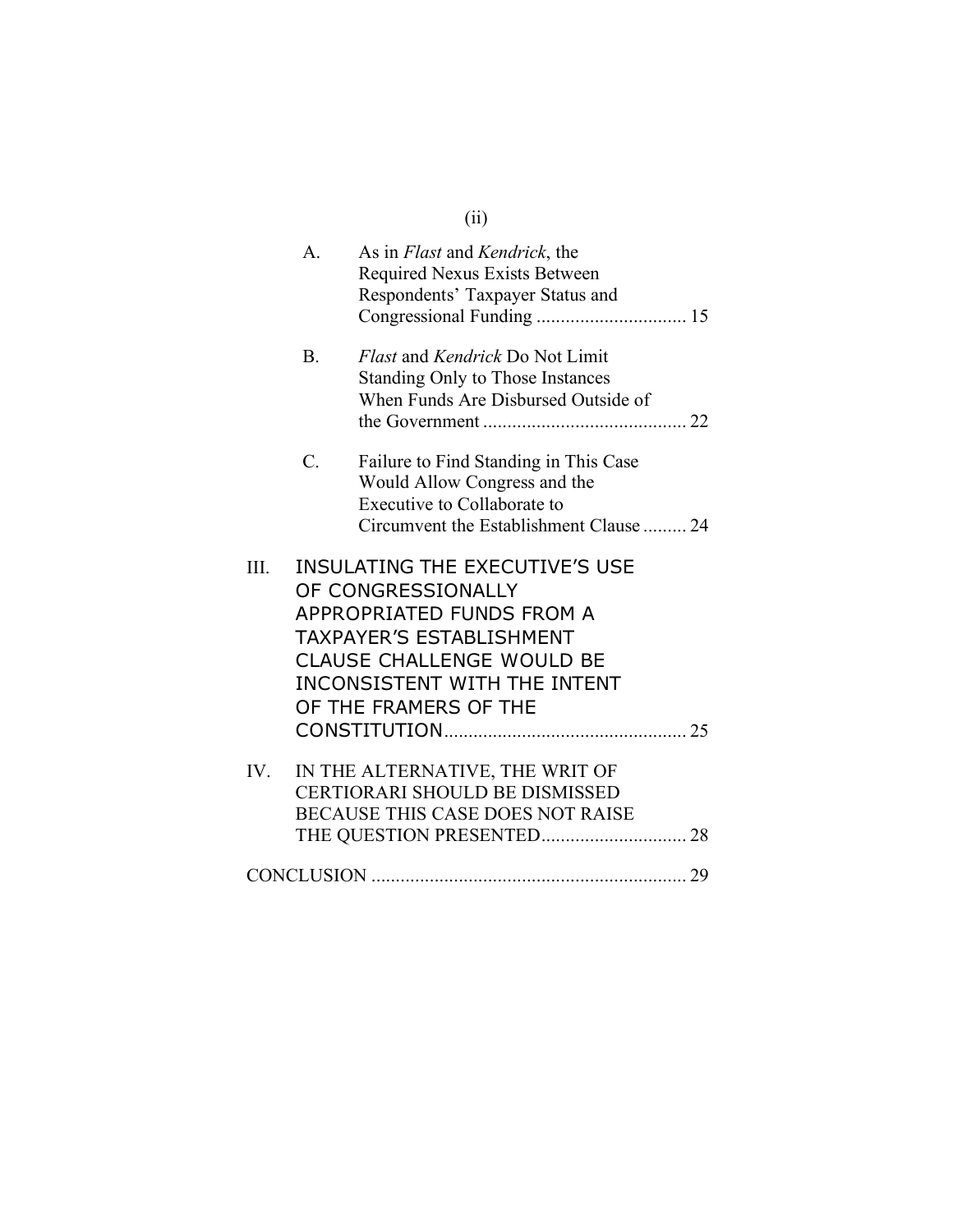## **TABLE OF AUTHORITIES**

Page(s)

## **Cases:**

| Belcher v. Stengel,                                |     |
|----------------------------------------------------|-----|
|                                                    | .29 |
| Bowen v. Kendrick,                                 |     |
|                                                    |     |
| DaimlerChrysler Corp. v. Cuno,                     |     |
|                                                    |     |
| Doremus v. Bd. of Educ.,                           |     |
|                                                    |     |
| Everson v. Bd. of Educ.,                           |     |
|                                                    |     |
| Flast v. Cohen,                                    |     |
|                                                    |     |
| Garcia v. United States,                           |     |
|                                                    |     |
| In re: LTV Aerospace Corp.,                        |     |
|                                                    |     |
| Lincoln v. Vigil,                                  |     |
| 508 U.S. 182 (1993)                                |     |
| Valley Forge Christian College v. Americans United |     |
| for Separation of Church and State, Inc.,          |     |
|                                                    |     |
|                                                    |     |

# **Constitutional provisions, statutes and regulations:**

| Consolidated Appropriations Act, 2004, Pub. L. No. |  |
|----------------------------------------------------|--|
|                                                    |  |
| Consolidated Appropriations Act, 2005, Pub. L. No. |  |
|                                                    |  |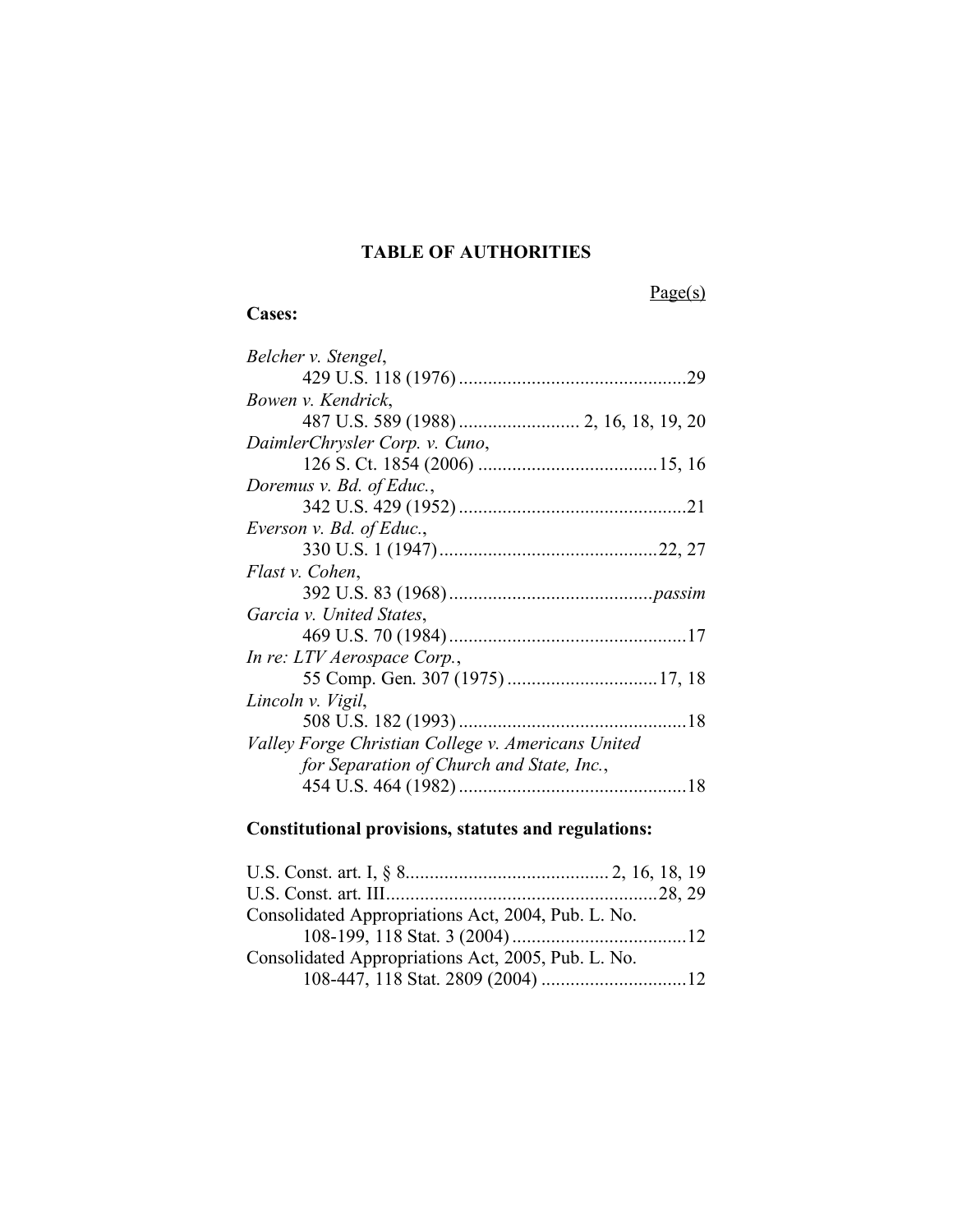# (iv)

|                                                    | Page(s) |
|----------------------------------------------------|---------|
| Consolidated Appropriations Resolution, 2003, Pub. |         |
| L. No. 108-7, 117 Stat. 11 (2003)  12, 14          |         |
| Departments of Labor, Health and Human Services,   |         |
| and Education, and Related Agencies                |         |
| Appropriations Act, 2006, Pub. L. No. 109-         |         |
|                                                    |         |
|                                                    |         |
|                                                    |         |
| Exec. Order No. 13,342, 3 C.F.R. at 180 (2005)3, 4 |         |
| Exec. Order No. 13,397, 71 Fed. Reg. 12,275        |         |
|                                                    |         |
|                                                    |         |

# **Legislative and administrative materials:**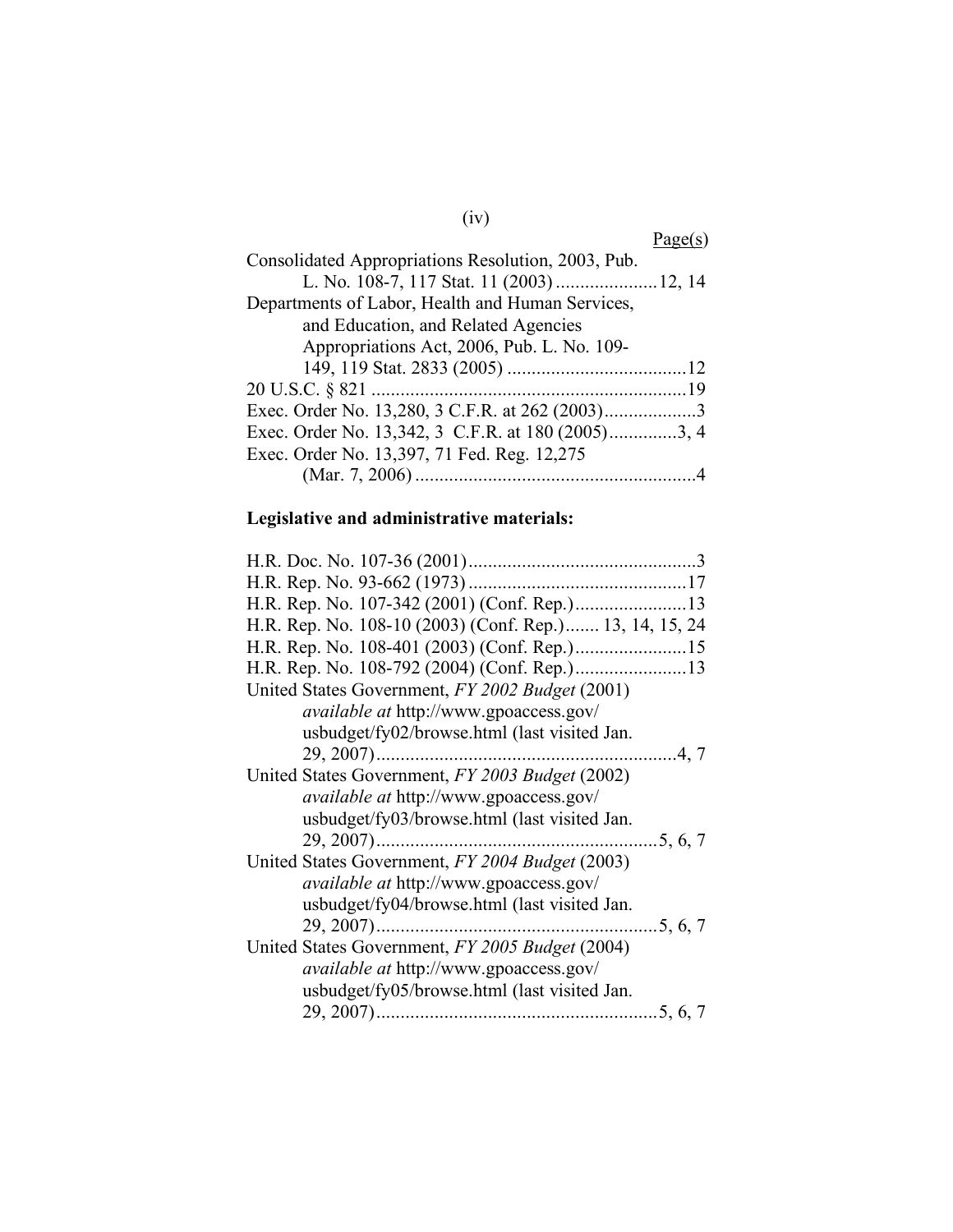|                                                  | Page(s) |
|--------------------------------------------------|---------|
| United States Government, FY 2006 Budget (2005)  |         |
| available at http://www.gpoaccess.gov/           |         |
| usbudget/fy06/browse.html (last visited Jan.     |         |
|                                                  |         |
| United States Government, FY 2007 Budget (2006)  |         |
| available at http://www.gpoaccess.gov/           |         |
| usbudget/fy07/browse.html (last visited Jan.     |         |
|                                                  |         |
| U.S. Government Accountability Office, GAO-06-   |         |
| 616, Faith-Based and Community Initiative:       |         |
| Improvements in Monitoring Grantees and          |         |
| <b>Measuring Performance Could Enhance</b>       |         |
| Accountability (2006) available at 2006 WL       |         |
| 2007191                                          | 4, 13   |
| U.S. Dep't of Agriculture, 2005 Performance and  |         |
| Accountability Report (2005), available at       |         |
| http://www.ocfo.usda.gov/usdarpt/par2005/        |         |
| pdf/par2005.pdf (last visited Jan. 29, 2007) 9   |         |
| U.S. Dep't of Agriculture, 2006 Performance and  |         |
| Accountability Report (2006), available at       |         |
| http://www.ocfo.usda.gov/usdarpt/pdf/            |         |
| par2006.pdf (last visited Jan. 29, 2007) 10      |         |
| U.S. Dep't of Educ., FY 2005 Budget: Summary and |         |
| Background Information (2004), available at      |         |
| http://www.ed.gov/about/overview/budget/         |         |
| budget05/summary/05summary.pdf (last             |         |
|                                                  |         |
| U.S. Dep't of Educ., FY 2006 Budget: Summary and |         |
| Background Information (2005), available at      |         |
| http://www.ed.gov/about/overview/                |         |
| budget/budget06/ summary/06summary.pdf           |         |
|                                                  |         |

(v)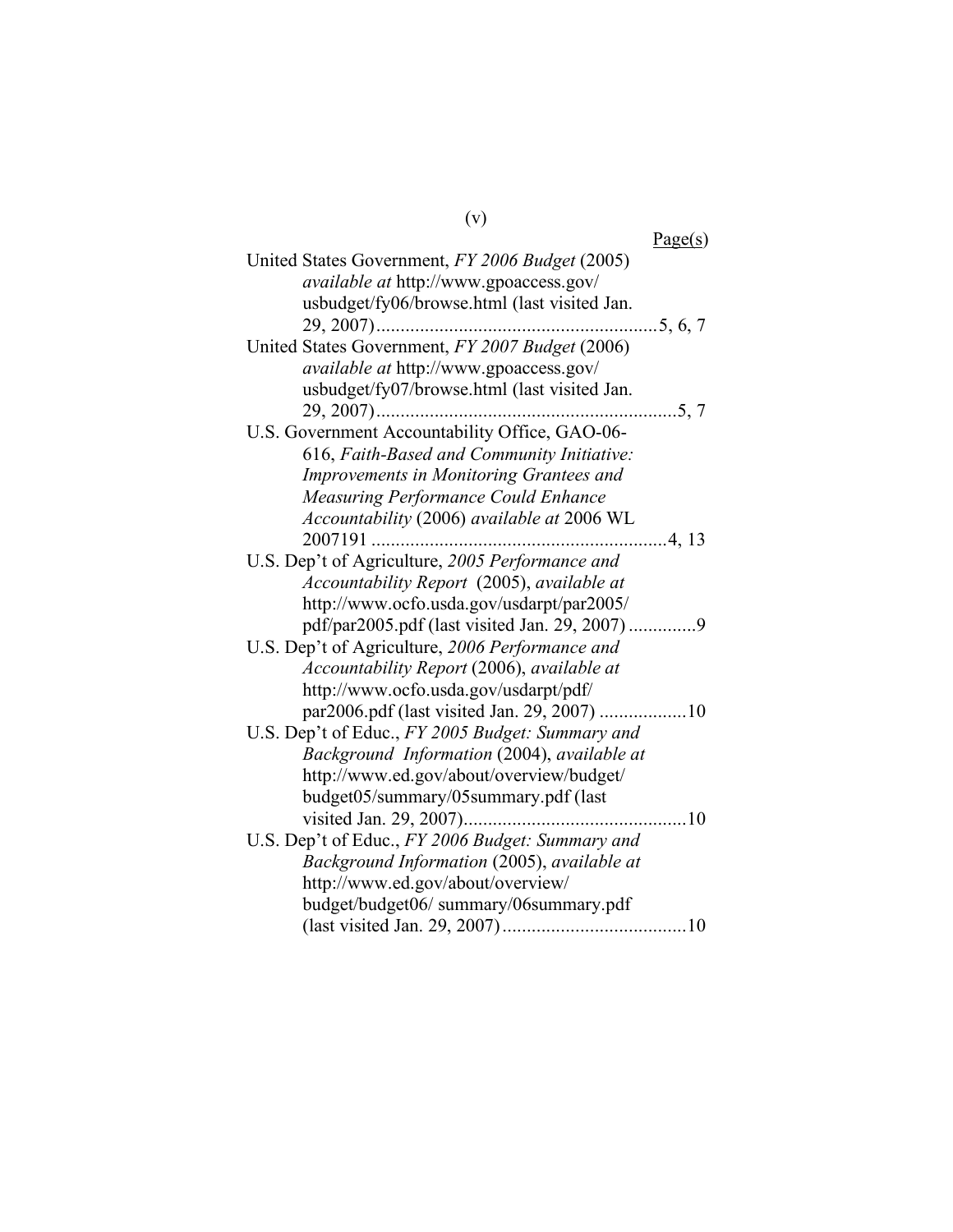# (vi)

| Page(s)                                             |
|-----------------------------------------------------|
| U.S. Dep't of Educ., FY 2007 Budget: Summary and    |
| Background Information (2006), available at         |
| http://www.ed.gov/about/overview/budget/            |
| budget07/summary/07summary.pdf (last                |
|                                                     |
| U.S. Dep't of Education, Overview: Budget Process   |
| in the U.S. Department of Education,                |
| available at                                        |
| http://www.ed.gov/about/overview/ budget/           |
| process.html (last visited Jan. 29, 2007) 11        |
| U.S. Dep't of Housing and Urban Dev., FY 2004       |
| Congressional Justifications (2003),                |
| available at http://www.hud.gov/offices/cfo/        |
| reports/04estimates/centerse.pdf (last visited      |
|                                                     |
| U.S. Dep't of Housing and Urban Dev., FY 2005       |
| Congressional Justifications (2004),                |
| available at http://www.hud.gov/about/              |
| budget/fy05/cjs/part3/fbcominitiative.pdf           |
|                                                     |
| U.S. Dep't of Housing and Urban Dev., FY 2006       |
| Congressional Justifications (2005),                |
| available at http://www.hud.gov/about/              |
| budget/fy06/cjs/ part3/fbcominitiative.pdf          |
| (last visited Jan. 29, 2007)<br>. 8                 |
| U.S. Dep't of Housing and Urban Dev., FY 2007       |
| Congressional Justifications (2006),                |
| <i>available at http://www.hud.gov/offices/cfo/</i> |
| reports/2007/cjs/ part3/fbcominitiative.pdf         |
|                                                     |
| U.S. Dep't of Justice, FY 2004 Performance and      |
| Accountability Report (2004), available at          |
| http://www.usdoj.gov/ag/annual                      |
| reports/pr2004/P4/p03-12.pdf (last visited          |
|                                                     |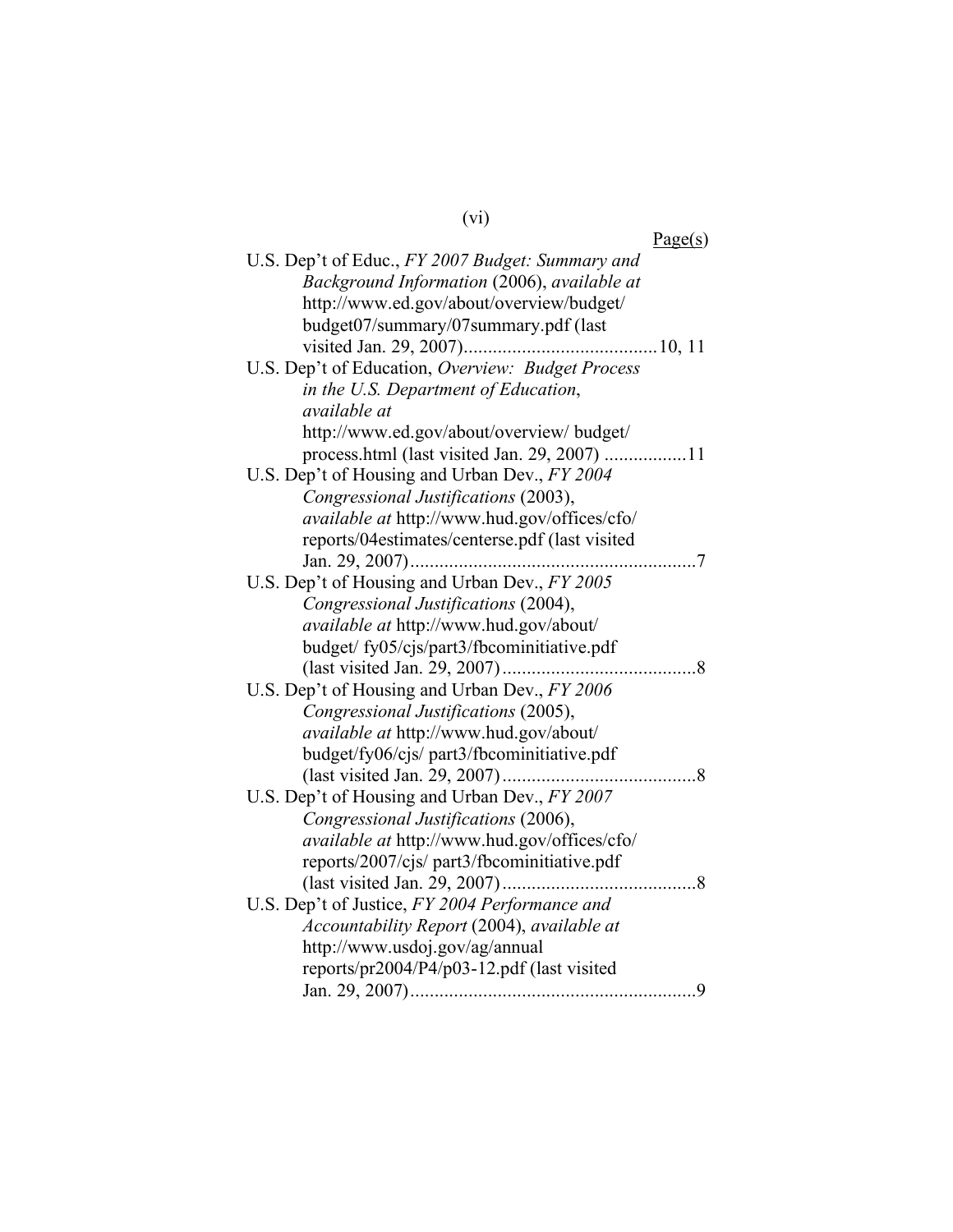| (V11) |  |
|-------|--|
|       |  |

| Page(s)                                              |  |
|------------------------------------------------------|--|
| U.S. Dep't of Justice, FY 2005 Performance and       |  |
| Accountability Report (2005), available at           |  |
| http://www.usdoj.gov/ag/                             |  |
| annualreports/pr2005/P4/p03-13.pdf (last             |  |
|                                                      |  |
| U.S. Dep't of Justice, FY 2006 Performance and       |  |
| Accountability Report (2006), available at           |  |
| http://www.usdoj.gov/ag/annual                       |  |
| reports/pr2006/ P4/p03.pdf (last visited Jan.        |  |
|                                                      |  |
| U.S. Dep't of Labor, 2004 Performance and            |  |
| Accountability Report (2004), available at           |  |
| http://www.dol.gov/ sec/media/reports/annua          |  |
| 12004/annualreport.pdf (last visited Jan. 29,        |  |
| $2007)$<br>- 8                                       |  |
| U.S. Dep't of Labor, FY 2005 Performance Budget      |  |
| Overview, available at                               |  |
| http://www.dol.gov/_sec/budget2005/                  |  |
| overview-pb.pdf (last visited Jan. 29, 2007)8        |  |
| U.S. Dep't of Labor, FY 2005 Performance and         |  |
| Accountability Report (2005), available at           |  |
| http://www.dol.gov/ sec/media/reports/               |  |
| annual2005/annualreport.pdf (last visited Jan.       |  |
| 8, 9<br>$29, 2007)$                                  |  |
| <b>Bush Administration Budget Proposals: Hearing</b> |  |
| Before the Subcomm. on Human Resources               |  |
| of the House Comm. on Ways and Means,                |  |
| 107th Cong. (2001) (statement of Dennis              |  |
| Williams, Acting Asst. Sec'y for Mgmt.               |  |
| and Budget, Dep't of Health and Human                |  |
| Services)<br>11                                      |  |
| Bush Administration's Health and Welfare             |  |
| Priorities: Hearing Before the House                 |  |
| Comm. on Ways and Means, 107th Cong.                 |  |
| (2001) (statement of Tommy Thompson,                 |  |
| Sec'y of Health and Human Services) 11               |  |
|                                                      |  |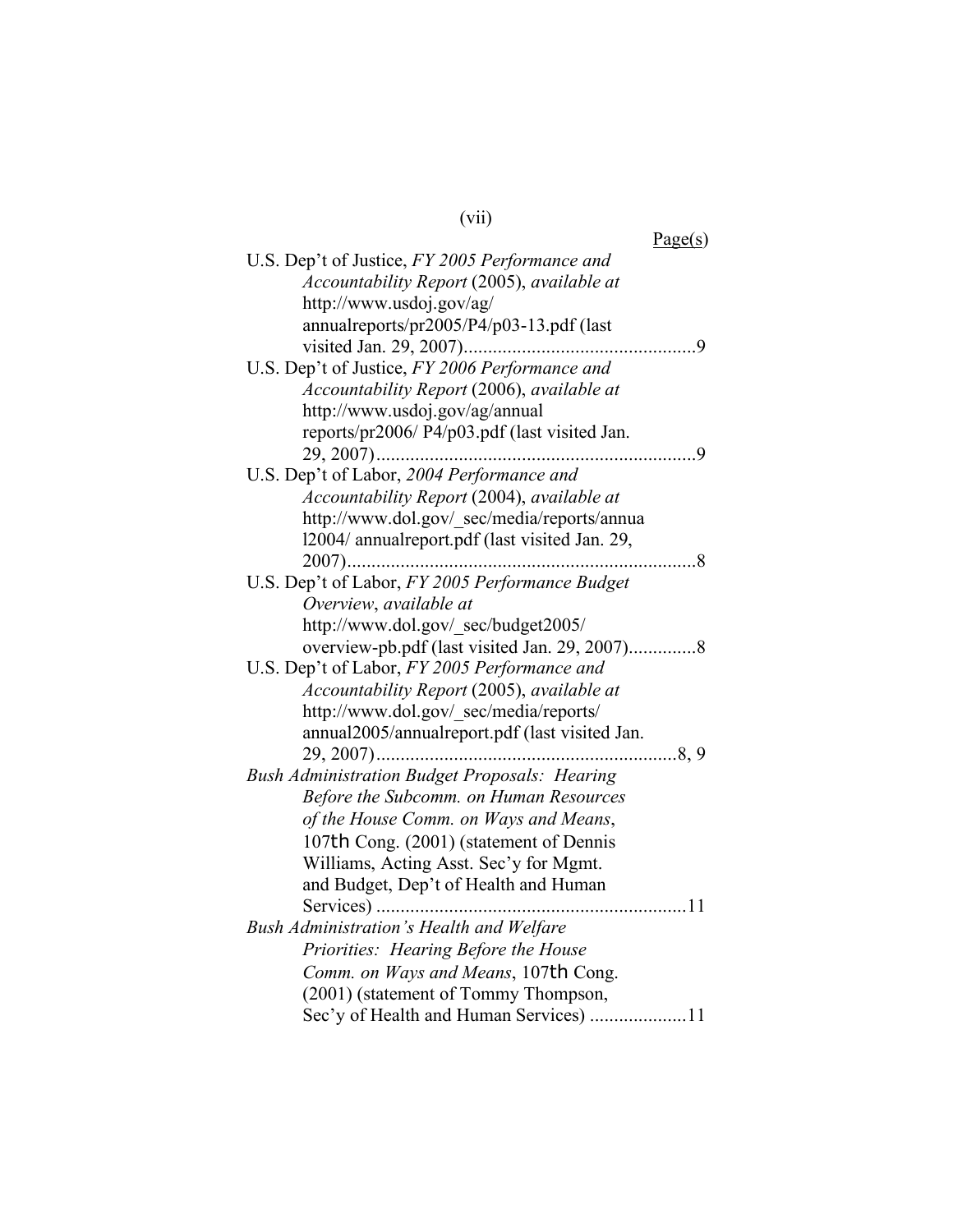# (viii)

Page(s)

| President's 2003 Budget Proposals Featuring   |
|-----------------------------------------------|
| <b>HHS Secretary Thompson: Hearing Before</b> |
| the House Comm. on Ways and Means,            |
| 107th Cong. (2002) (statement of Tommy        |
| Thompson, Sec'y of Health and Human           |
|                                               |
| Revitalizing Communities: Are Faith-Based     |
| Organizations Getting the Federal             |
| Assistance They Need?: Hearing Before the     |
| Subcomm. on Federalism and the Census of      |
| the House Comm. on Gov't Reform, 109th        |
| Cong. (2005) (statement of Ryan Streeter,     |
| Director, Office of Faith-Based Initiatives,  |
| U.S. Dep't of Housing and Urban               |
| 20, 21                                        |
|                                               |

## **Miscellaneous:**

| -28 |
|-----|
|     |
|     |
|     |
|     |
|     |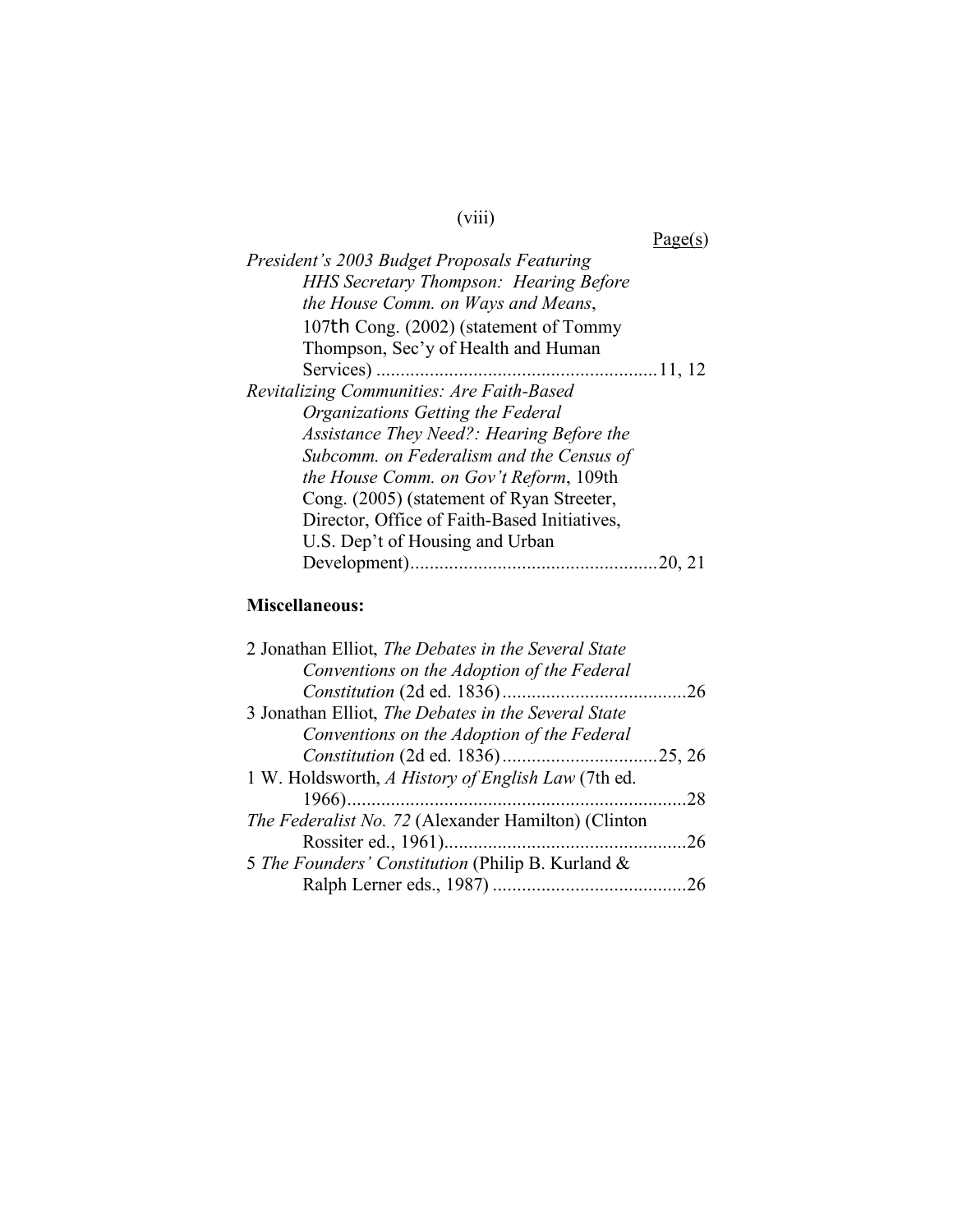Page(s)

| White House, Fact Sheet: Compassion in Action:  |  |
|-------------------------------------------------|--|
| Producing Real Results for Americans Most       |  |
| in Need (Mar. 9, 2006), available at            |  |
| http://www.whitehouse.gov/news/releases/20      |  |
| 06/03/20060309-3.html (last visited Jan. 29,    |  |
|                                                 |  |
| White House Office of Faith-Based and Community |  |
| Initiatives, White House Faith-Based and        |  |
| Community Initiative, available at              |  |
| http://www.whitehouse.gov/government/fbci/      |  |
| president-intiative.html (last visited Jan. 29, |  |
| 2007)                                           |  |
|                                                 |  |

(ix)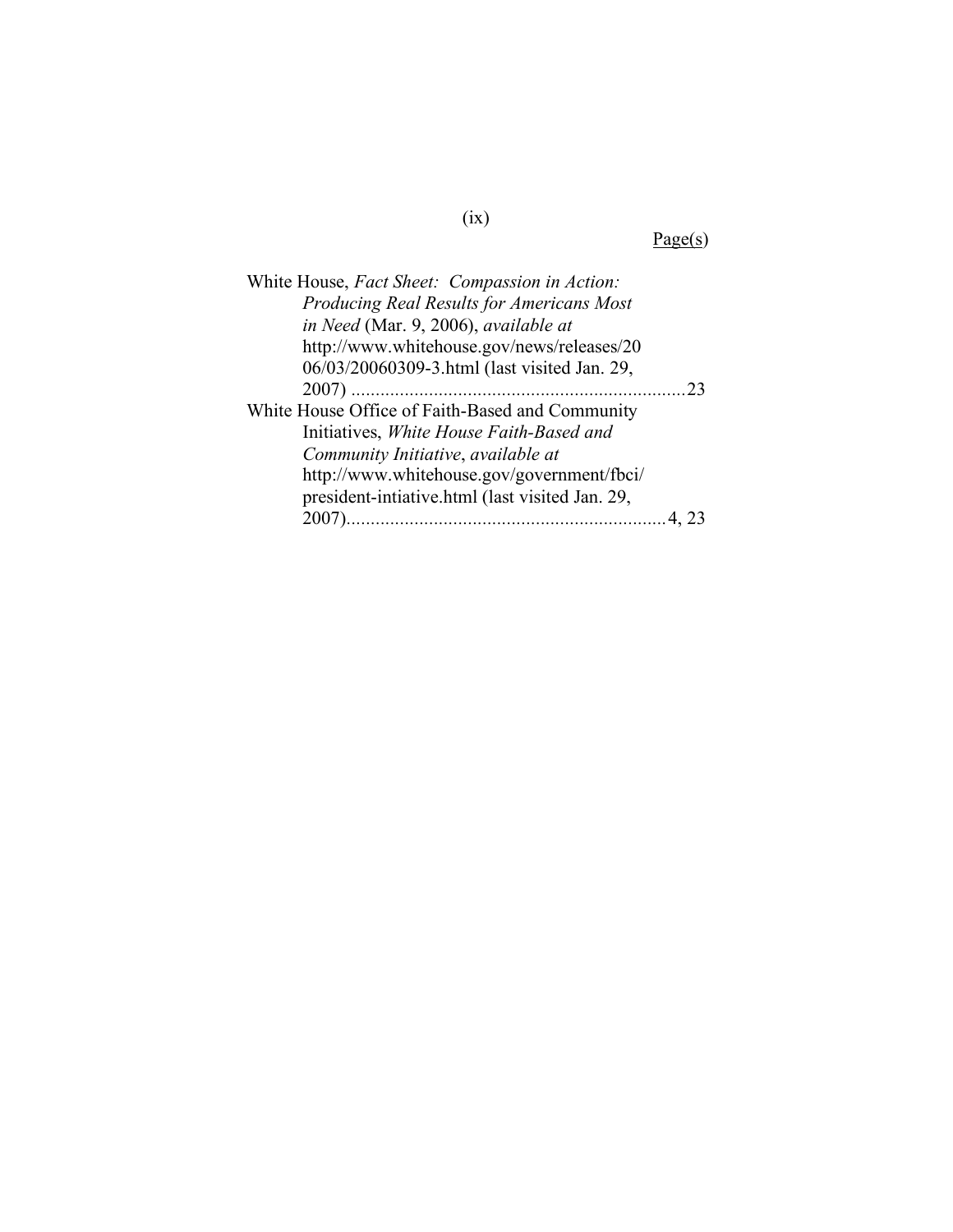#### **INTERESTS OF AMICI CURIAE**<sup>1</sup>

The Center for Inquiry ("CFI") is a nonprofit educational organization dedicated to promoting and defending reason, science, and freedom of inquiry. The Council for Secular Humanism ("CSH") is an affiliate of CFI. Through education, research, publishing, social services, and other activities, including litigation, CFI and CSH encourage evidence-based inquiry into science, pseudoscience, medicine and health, religion, and ethics. CFI and CSH believe that the separation of Church and State is vital to the maintenance of a free society that allows for a reasoned exchange of ideas about public policy. The *amici* have submitted this brief because allowing access to the courts is critical to enforcing the boundaries between Church and State that are an essential part of our free society.

#### **SUMMARY OF ARGUMENT**

In response to the Executive's requests, Congress has consistently and intentionally funded the sustained government program — the Faith-Based and Community Initiatives ("Faith-Based Initiatives") — that is at the heart of Respondents' suit. The legislative record makes clear that Congress has closely collaborated with the Executive Branch to support and fund these Faith-Based Initiatives, of which the challenged activities are an integral part. Under these circumstances, the Petitioners have not fairly characterized this suit as solely a challenge to executive action.

Every year since the inception of the program in 2001, the President has asked Congress to fund the Faith-

<sup>&</sup>lt;sup>1</sup> This brief was not authored, in whole or in part, by counsel for either party. No person or entity other than the *amici*, their members, and their counsel contributed monetarily to the preparation or submission of the brief. The parties consented to the filing of the brief and copies of their letters of consent are being lodged herewith.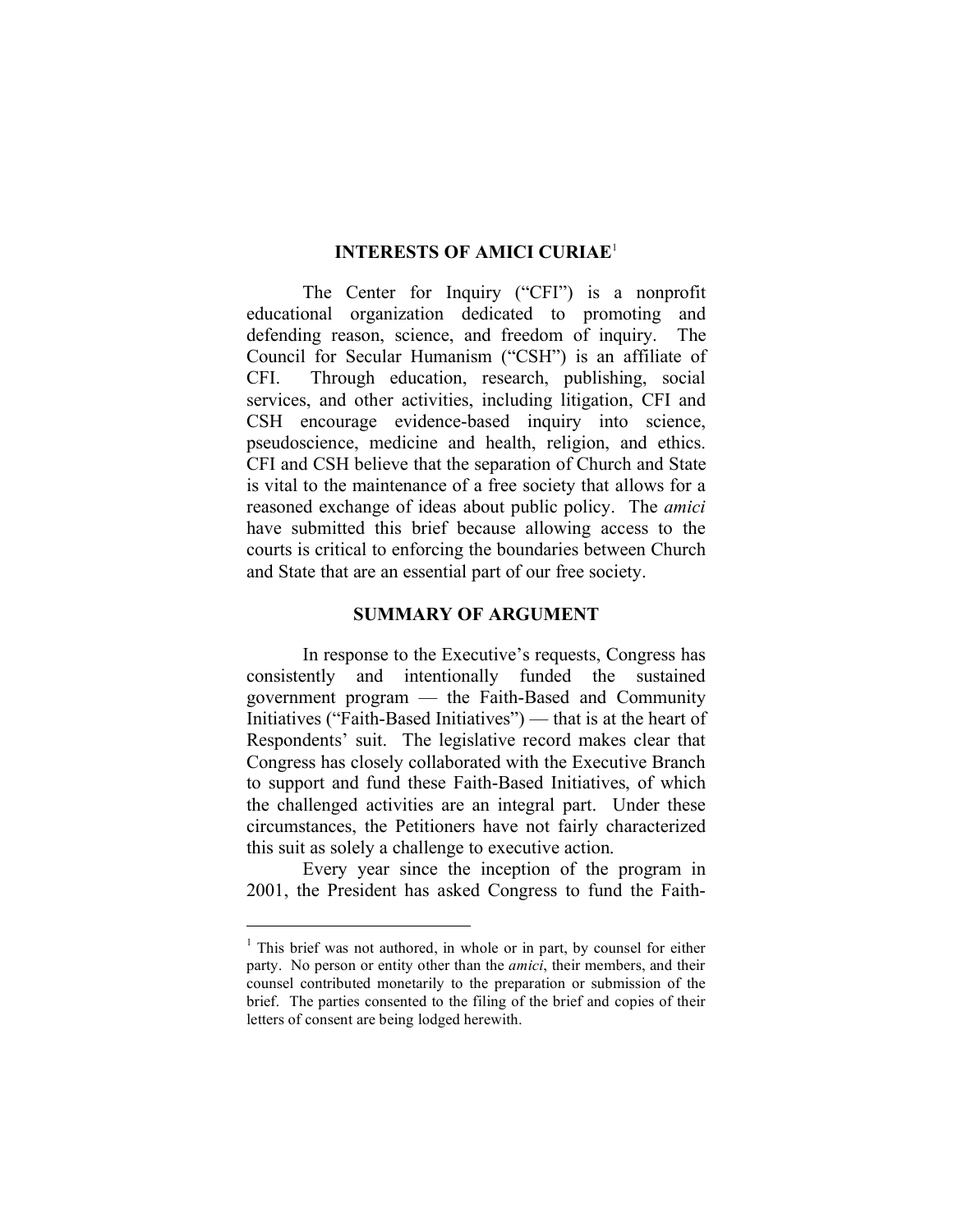Based Initiatives at issue. Moreover, in each of those years, executive branch agencies described to Congress how the agencies have used congressionally appropriated funds to support the Faith-Based Initiatives, the steps taken to further the goals of those Initiatives, and the uses to which future funding of the Initiatives will be put. Specifically advised how the money would be used, Congress appropriated to the Executive funds which were, as promised, used for the Faith-Based Initiatives. In some cases, Congress instructed the agencies exactly how much money they were to use to support the Initiatives.

The Respondents have standing to challenge the use of such congressionally appropriated funds under the Court's decisions in *Flast v. Cohen*, 392 U.S. 83 (1968) and *Bowen v. Kendrick*, 487 U.S. 589 (1988). Because the Executive has repeatedly sought approval and funding for the Faith-Based Initiatives, and because Congress has in response consistently, knowingly and deliberately authorized such funding, it is irrelevant for purposes of standing whether the funding comes from a general appropriation or a separate statutory grant. There is no meaningful distinction between this case and the Court's decisions in *Flast* and *Bowen*, as all are challenges to programs intentionally funded by Congress pursuant to Article I, Section 8 of the Constitution and implemented by discretionary decisions of the Executive Branch at the taxpayers' expense. Indeed, if the Court were to hold that there could be no taxpayer standing under the circumstances of this case, it would allow Congress and the Executive Branch to insulate the government from Establishment Clause challenges in the courts by funding constitutionally questionable activities through general appropriations rather than express statutory directive.

Petitioners' brief makes no mention of Congress's systematic review and approval of funding for the Faith-Based Initiatives. In reaching its decision below, the court of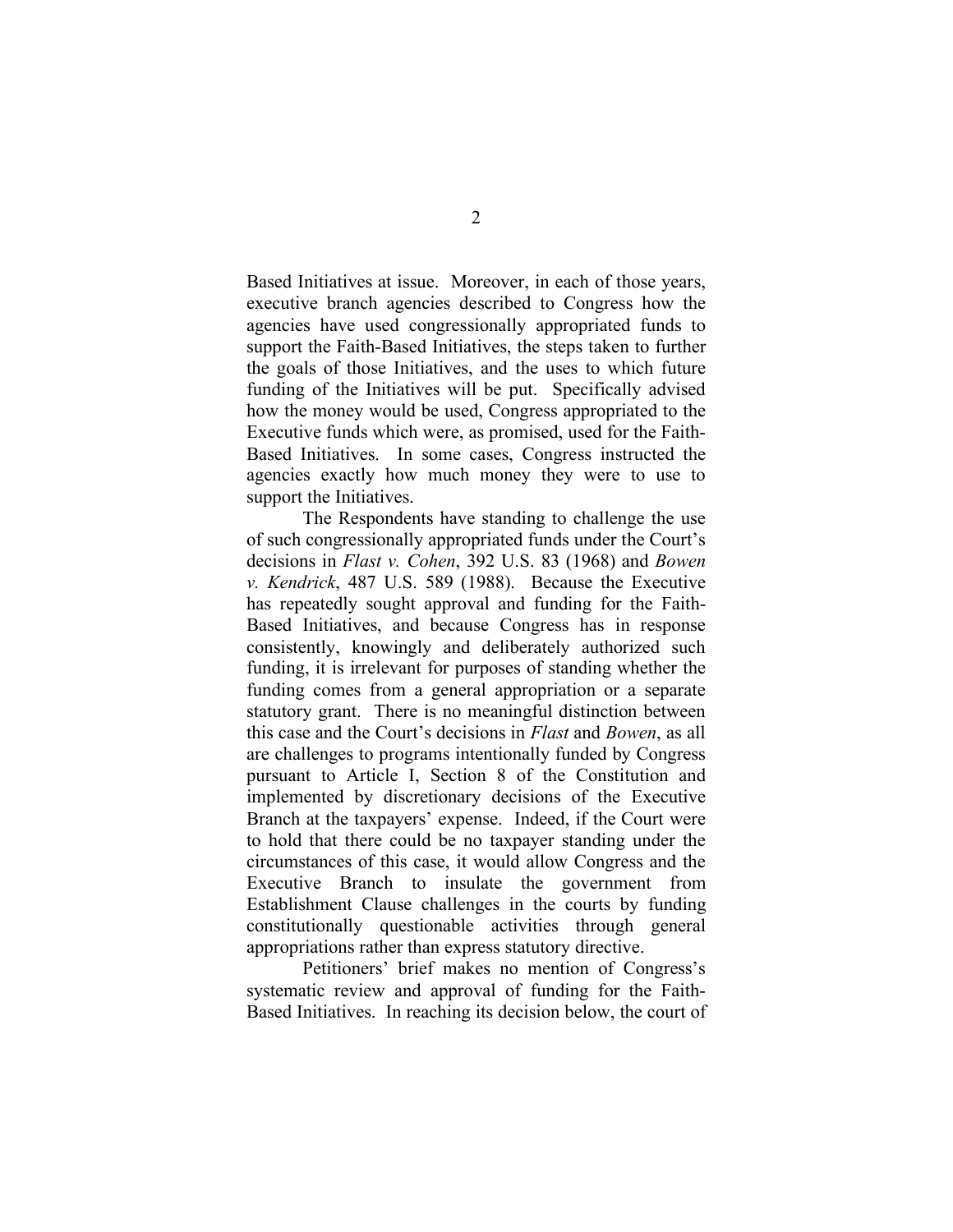appeals was apparently not aware of the connection between the Congress and the expenditures supporting the Faith-Based Initiatives. Pet. App. 10a-11a. In light of the indisputable legislative record set forth below, the Court should affirm the court of appeals' decision and find taxpayer standing for the same reasons standing was found in *Flast* and *Kendrick*. In the alternative, the Court should dismiss the writ of certiorari as improvidently granted because the question framed in the petition — whether taxpayers have standing to challenge Executive Branch conduct financed "only *indirectly* through general appropriations" — is not presented by the record in this case.

## **I. THE LEGISLATIVE RECORD DEMONSTRATES CONGRESSIONAL INTENT TO FUND THE FAITH-BASED INITIATIVES**

From the inception of the program, Congress was advised of the President's Faith-Based Initiatives and the needed funding. In 2001, President Bush sent a message to Congress entitled "Rallying the Armies of Compassion." H.R. Doc. No. 107-36 (2001). As part of that message to Congress, the President sent to Congress Executive Orders 13,198 and 13,199, which called for the creation of the White House Office of Faith-Based and Community Initiatives and instructed that Centers for Faith-Based and Community Initiatives ("Faith-Based Centers") be established in the Departments of Health and Human Services, Housing and Urban Development, Justice, Labor and Education. *Id.* at 4, 13. The White House subsequently issued Executive Orders establishing Centers in the Department of Agriculture and the Agency for International Development, Exec. Order No. 13,280, 3 C.F.R. at 262 (2003), the Department of Commerce, the Department of Veterans Affairs and the Small Business Administration,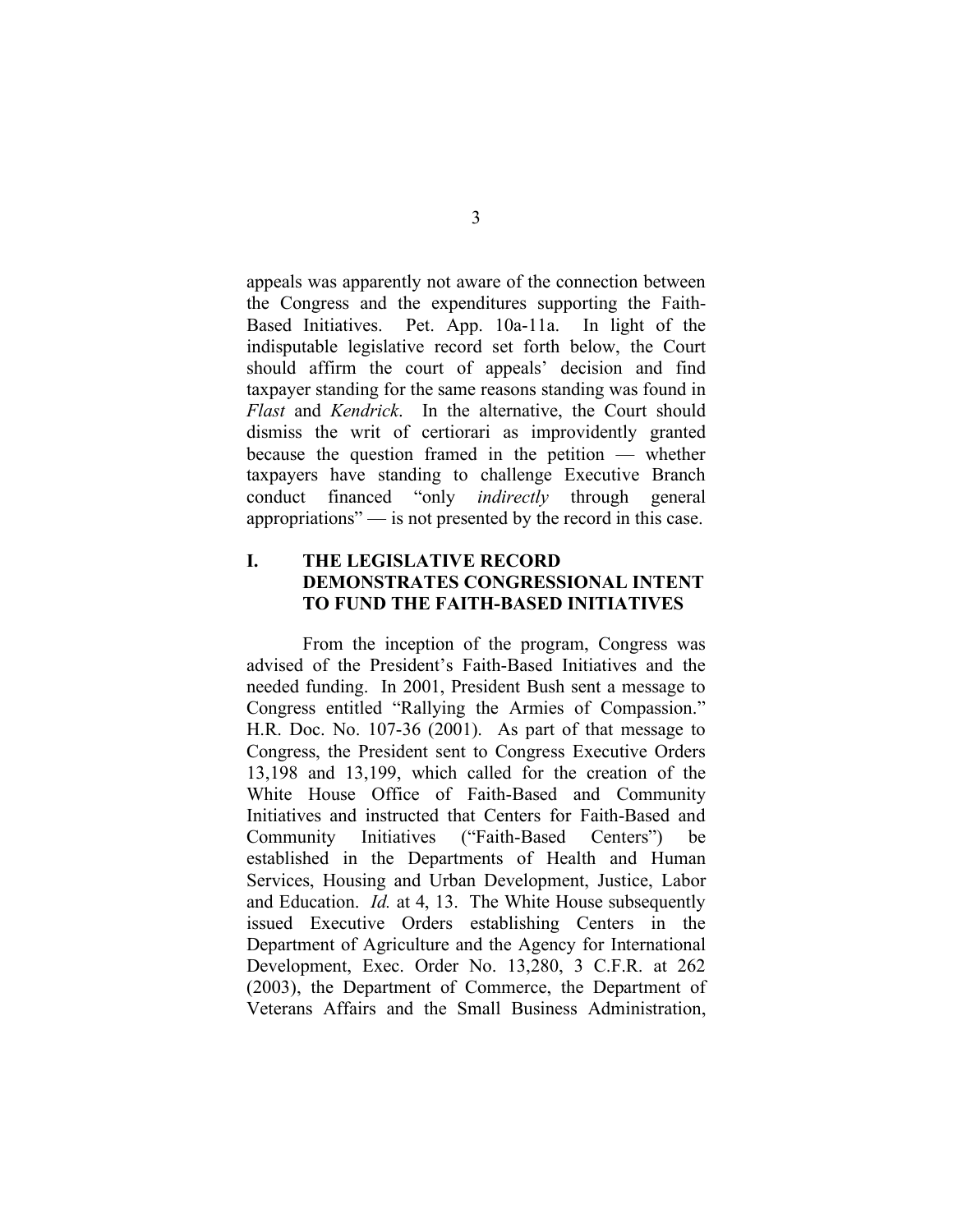Exec. Order No. 13,342, 3 C.F.R. at 180 (2005), and the Department of Homeland Security, Exec. Order No. 13,397, 71 Fed. Reg. 12,275 (Mar. 7, 2006).

From fiscal year 2002 to 2005, just five of these Centers spent an estimated \$24 million on "administrative" activities. <sup>2</sup> The Centers spent the money, in part, to host "regional conferences and targeted workshops to continue [their] support for the work of effective faith-based and community social service programs."3 As explained below, Congress intended that its appropriations would be used to finance the administration of the Faith-Based Initiatives, including the very type of conferences that are challenged in this lawsuit.

### **A. The President's Annual Budgets and Executive Agencies' Budget Documentation Describe and Seek Funding for the Agencies' Implementation of the Faith-Based Initiatives**

In every year since the inception of the Faith-Based Initiatives, the United States Budget submitted to Congress by the President has made clear the overall purpose of the Faith-Based Initiatives. <sup>4</sup> The United States Budgets have

 <sup>2</sup> U.S. Government Accountability Office, GAO-06-616, *Faith-Based and Community Initiative: Improvements in Monitoring Grantees and Measuring Performance Could Enhance Accountability* 16 (2006), *available at* 2006 WL 2007191.

<sup>3</sup> White House Office of Faith-Based and Community Initiatives, *White House Faith-Based and Community Initiative*, *available at* http://www.whitehouse.gov/government/fbci/president-initiative.html (last visited Jan. 29, 2007).

<sup>4</sup> United States Government, *FY 2002 Budget* 56 (2001), *available at* http://www.gpoaccess.gov/usbudget/fy02/browse.html (last visited Jan. 29, 2007) [hereinafter "*2002 Budget*"] ("With this budget, the President commits our Nation to mobilizing the armies of compassion — charities and churches, communities and corporations, ministers and mentors — to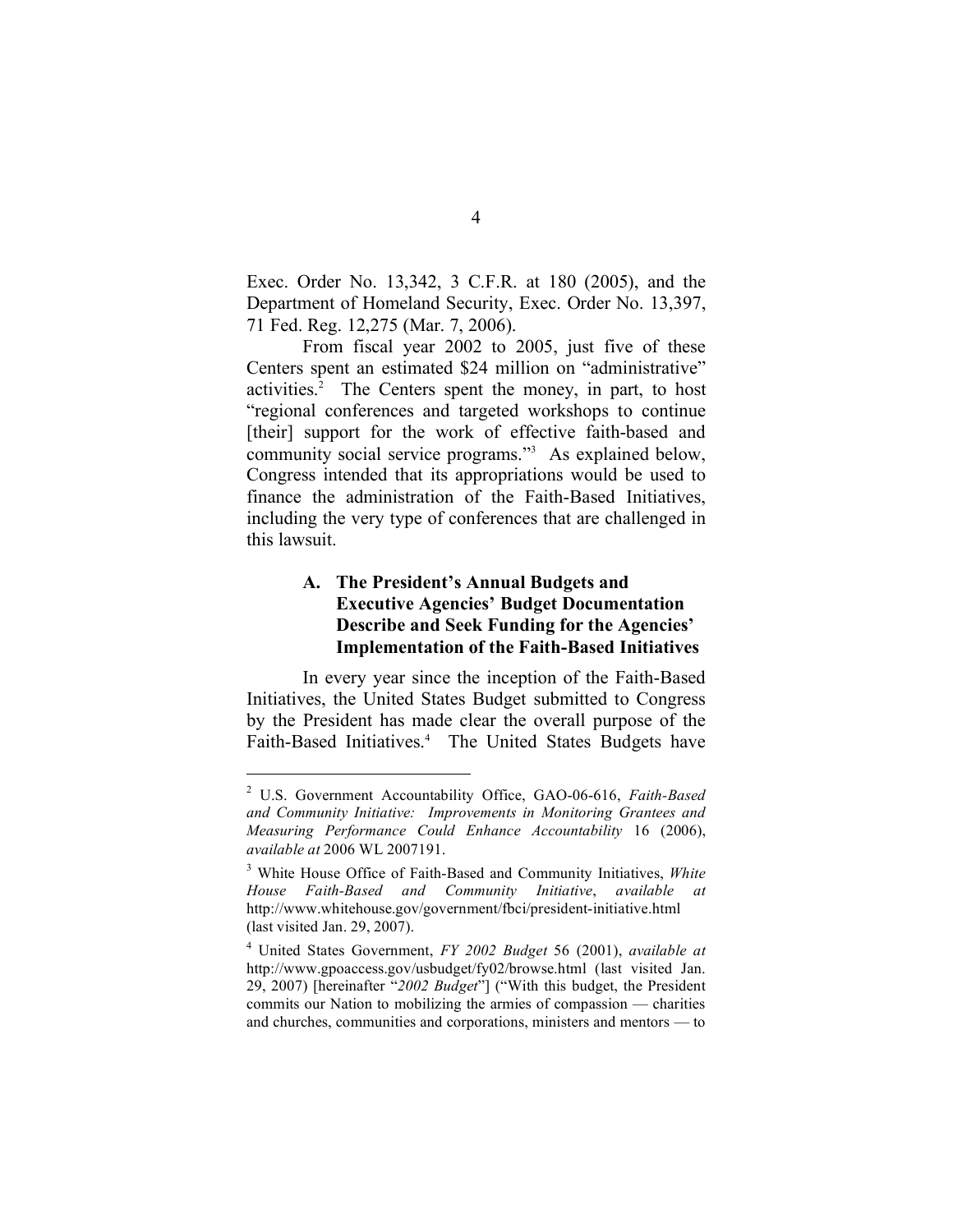also included specific discussions of what the individual agencies have done to support the White House's mandate, including the type of "outreach" activities challenged by Respondents. For example, the 2005 Budget stated that the Department of Labor had "taken significant steps to improve communications and outreach to faith-based and communitybased organizations," *2005 Budget* at 234, and the Department of Justice had "made considerable progress in expanding outreach efforts that provide grant announcements and updates to faith-based and community groups." *Id*. at 220. The 2005 Budget also stated that the Department of Education, in support of the President's Initiatives, "conducted extensive outreach and technical assistance. The

 $\overline{a}$ 

transform lives."); United States Government, *FY 2003 Budget* 141 (2002), *available at* http://www.gpoaccess.gov/usbudget/ fy03/browse.html (last visited Jan. 29, 2007) [hereinafter "*2003 Budget*"] ("The initiative expands the access of community and faith-based organizations on a non-discriminatory basis to existing federally funded programs."); United States Government, *FY 2004 Budget* 118 (2003), *available at* http://www.gpoaccess.gov/usbudget/fy04/browse.html (last visited Jan. 29, 2007) [hereinafter "2004 Budget"] ("The President envisions a faith-friendly environment where faith-based organizations can compete equally to provide government-sponsored services."); United States Government, *FY 2005 Budget* 145 (2004), *available at* http://www.gpoaccess.gov/usbudget/fy05/browse.html (last visited Jan. 29, 2007) [hereinafter "*2005 Budget*"] (same); United States Government, *FY 2006 Budget* 41 (2005), *available at* http://www.gpoaccess.gov/usbudget/fy06/browse.html (last visited Jan. 29, 2007) [hereinafter "*2006 Budget*"] ("One of the efforts central to the President's support for the compassionate spirit of America has been his establishment of the White House office of Faith-Based and Community Initiatives. This office is dedicated to helping faith-based and community groups participate in Government-supported social service programs . . . ."); United States Budget, *FY 2007 Budget* 115-16 (2006), *available at* http://www.gpoaccess.gov/usbudget/fy07/browse.html (last visited Jan. 29, 2007) [hereinafter "*2007 Budget*"] (discussing the Compassion Capital Fund and other programs under the Faith-Based and Community Initiatives).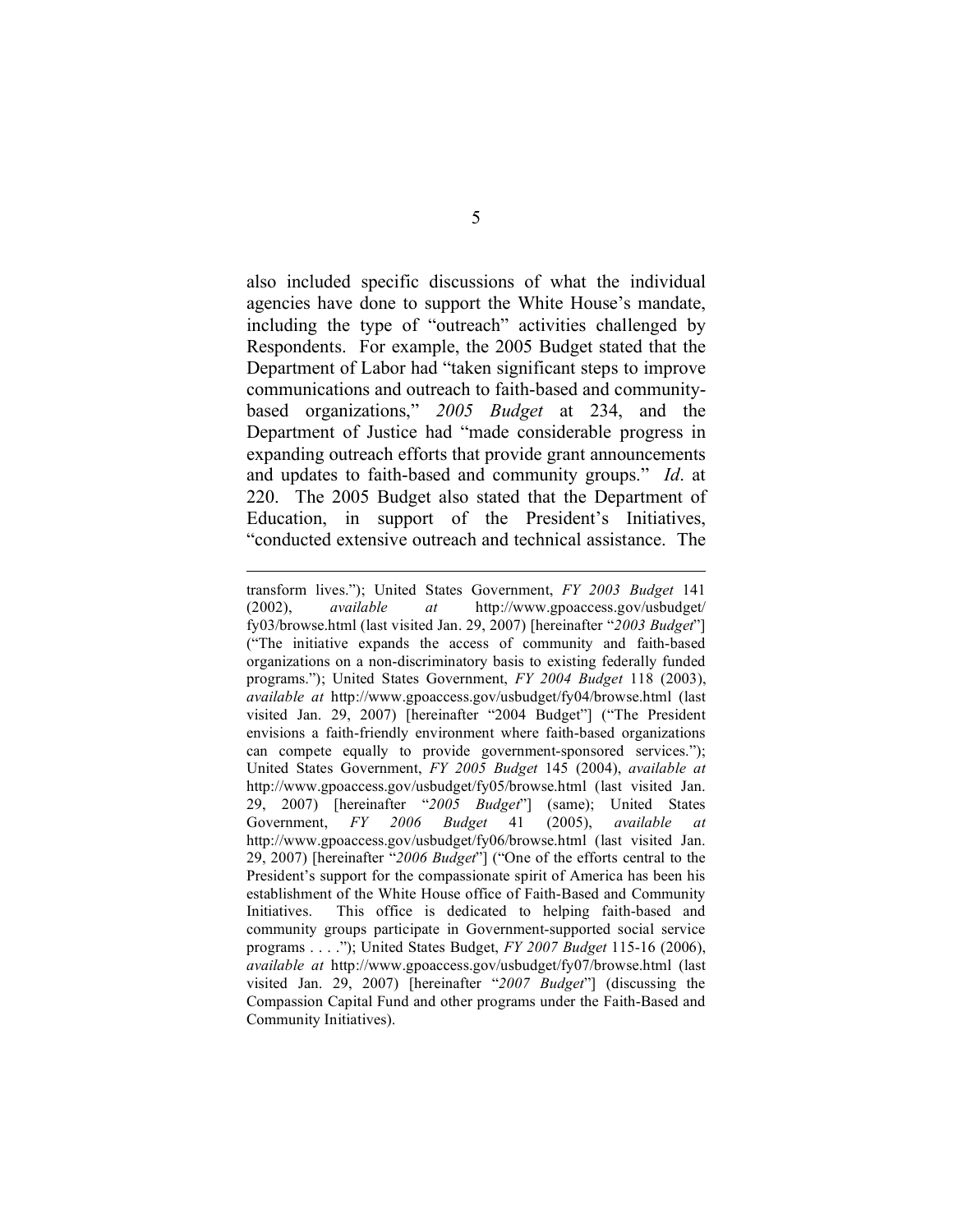staff has organized 23 workshops, distributed 45,000 pieces of literature, maintained contact with 5,000 local organizations, and established an informative website." *Id*. at  $113<sup>5</sup>$  Similar updates of the activities undertaken by the executive agencies in support of the Faith-Based Initiatives have been contained in the United States Budget each year since the Faith-Based Initiatives were created in support of the President's requests for appropriations to fund such activities. 6

 <sup>5</sup> *See also <sup>2005</sup> Budget*, *supra* note 4, at <sup>113</sup> ("As <sup>a</sup> direct result of these activities and efforts [at the Department of Education]. . . participation by FBCOs [Faith-Based and Community Organizations] in targeted discretionary grant programs has quadrupled since 2001."); *id.* at 159 ("As part of its outreach and technical assistance efforts, HHS has awarded grants to umbrella organizations to assist small and novice grantees in navigating the grant application process . . . ."); *id.* at 188 ("Rules to help increase participation among faith-based organizations for eight major programs took effect on September 30, 2003. HUD also developed an outreach and technical assistance plan to increase the quality of grant applications from such grassroots organizations.").

<sup>6</sup> *See 2003 Budget*, *supra* note 4, at 114 ("[The Department of] Education is actively implementing the President's Faith-Based and Community Initiative. . . . Education has identified barriers to participation in its programs and has developed a strong plan for eliminating those barriers."); *id*. at 181 ("Expanding the opportunities and success of faithbased and community development organizations is a HUD strategic goal."); *2004 Budget*, *supra* note 4, at 100 ("Education . . . provided technical assistance and outreach to FBCOs."); *id.* at 138 ("HHS has improved outreach to FBO/CBOs by establishing 1-800 numbers, streamlining web-based access and providing single points of contact in key agencies. Training initiatives are giving small and novice grantees the tools to compete for grants."); *2006 Budget*, *supra* note 4, at 68 ("USDA . . . initiated pilot projects and related evaluations to encourage greater involvement by [faith-based and community-based] organizations, and enhanced outreach and technical assistance capabilities."); *id*. at 177 ("HUD expanded its outreach to community organizations, including faith-based organizations, attempting to level the playing field for its formula and competitive grants."); *id*. at 215 ("DOL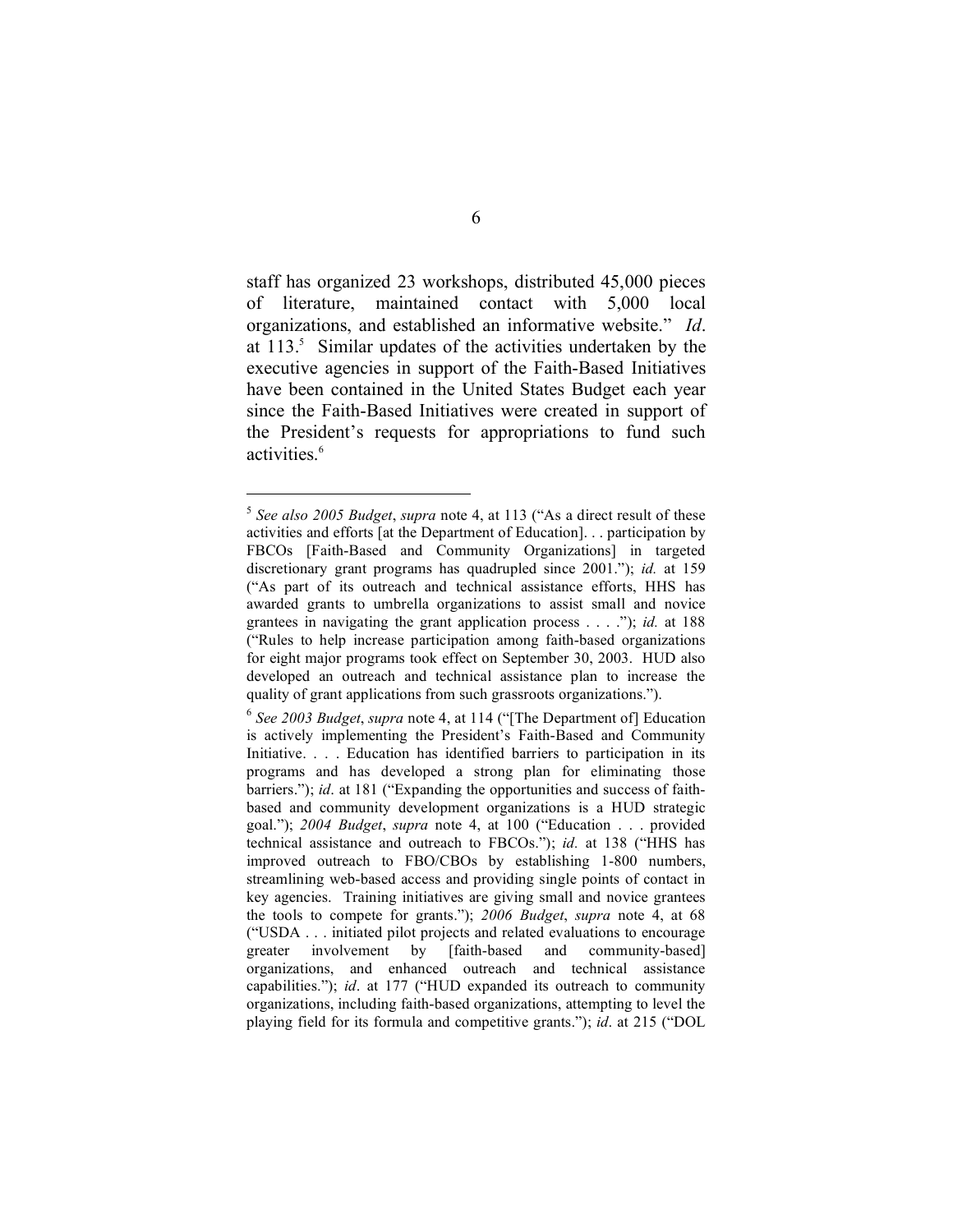Individual agencies have also repeatedly submitted budget justifications providing detailed explanations to Congress that the agencies are seeking congressionally appropriated funds to support the Faith-Based Initiatives, including the "outreach" activities challenged in this lawsuit. For example, the budget for HHS has included a line item for its Faith-Based Center of at least \$1 million every year since the Center was established.7 The 2004 "Congressional Justifications" for the office of Housing and Urban Development ("HUD") discussed in detail the activities of its Center, noting to justify its travel expenses that "HUD's field offices frequently partner with State and local governments to conduct conferences on information related to faith-based and community organizations." U.S. Dep't of Housing and Urban Dev., *FY 2004 Congressional Justifications* B-2 (2003), *available at* http://www.hud.gov/offices/cfo/reports/ 04estimates/centerse.pdf (last visited Jan. 29, 2007). HUD's justifications for 2005, 2006 and 2007 contained the same explanation. In each of these justifications, the Department described the previous year's actual budget, the current year's estimate and the following year's request for administrative expenses associated with the Center. The

has made significant progress in providing outreach and technical assistance to enhance opportunities for faith-based and community organizations (FBCOs) to compete for Federal funding."); *2007 Budget*, *supra* note 4, at 179 ("The Department [of Justice] continues to conduct outreach to FBCOs . . . ."); *id.* at 284 ("The [Small Business Administration] established a faith-based center that works with community and faith-based groups to ensure access to SBA technical assistance grants.").

<sup>7</sup> *2002 Budget*, *supra* note 4, app. at 470; *2003 Budget*, *supra* note 4, app. at 462; *2004 Budget*, *supra* note 4, app. at 434; *2005 Budget*, *supra* note 4, app. at 456; *2006 Budget*, *supra* note 4, app. at 463; *2007 Budget*, *supra* note 4, app. at 459.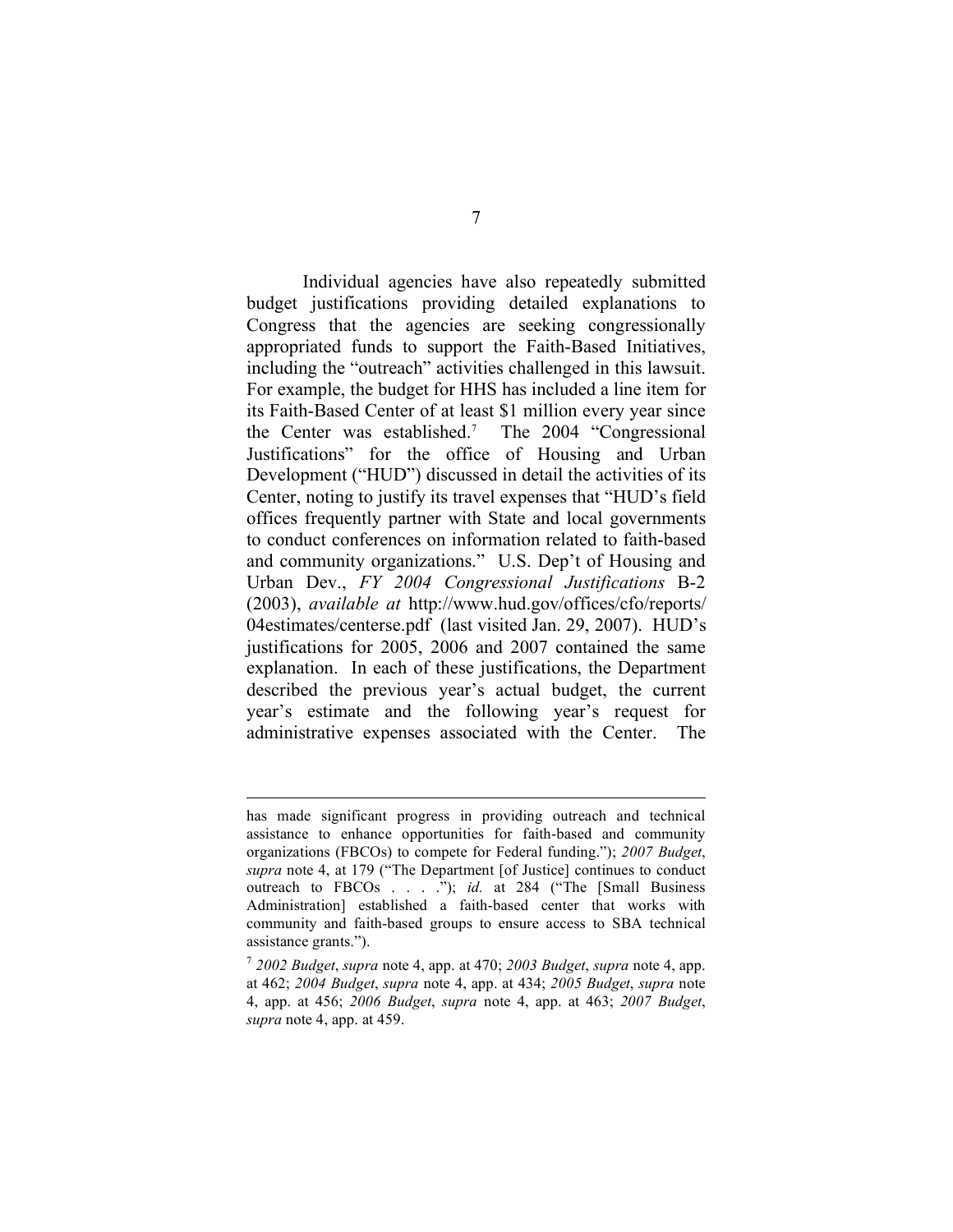actual and projected administrative expenses exceeded \$1.8 million every year.<sup>8</sup>

Performance and Accountability Reports submitted annually to Congress also demonstrate that Congress was kept well-informed of the agencies' activities. The Department of Labor's 2004 Report explained that "[t]he Department is working with workforce boards nationwide to increase partnerships with faith-based and community organizations that help transition hard-to-serve individuals into employment." U.S. Dep't of Labor, *2004 Performance and Accountability Report* 33 (2004), *available at* http://www.dol.gov/\_sec/media/reports/annual2004/

annualreport.pdf (last visited Jan. 29, 2007). The following year, the budget requested \$2 million to support the President's Faith-Based Initiatives, U.S. Dept of Labor, *FY 2005 Performance Budget Overview* 28, *available at* http://www.dol.gov/\_sec/budget2005/overview-pb.pdf (last visited Jan. 29, 2007), and the Performance and Accountability Report noted that "DOL [Department of Labor] extends its outreach to FBCOs [Faith-Based and Community Organizations] well beyond the confines of direct grant programs. Forty-eight intermediaries have worked with over 300 grassroots organizations since 2001 through DOL's coordination and funding support." U.S.

 <sup>8</sup> U.S. Dep't of Housing and Urban Dev., *FY <sup>2005</sup> Congressional Justifications* B-6 (2004), *available at* http://www.hud.gov/about/budget/ fy05/cjs/part3/fbcominitiative.pdf (last visited Jan. 29, 2007) (\$2,667,000 requested for 2005); U.S. Dep't of Housing and Urban Dev., *FY 2006 Congressional Justifications* B-6 (2005), *available at* http://www.hud.gov/about/budget/fy06/cjs/part3/fbcominitiative.pdf (last visited Jan. 29, 2007) (\$1,917,000 requested for 2006); U.S. Dep't of Housing and Urban Dev., *FY 2007 Congressional Justifications* B-6 (2006), *available at* http://www.hud.gov/offices/cfo/reports/2007/cjs/ part3/fbcominitiative.pdf (\$1,964,000 requested for 2007) (last visited Jan. 29, 2007)*.*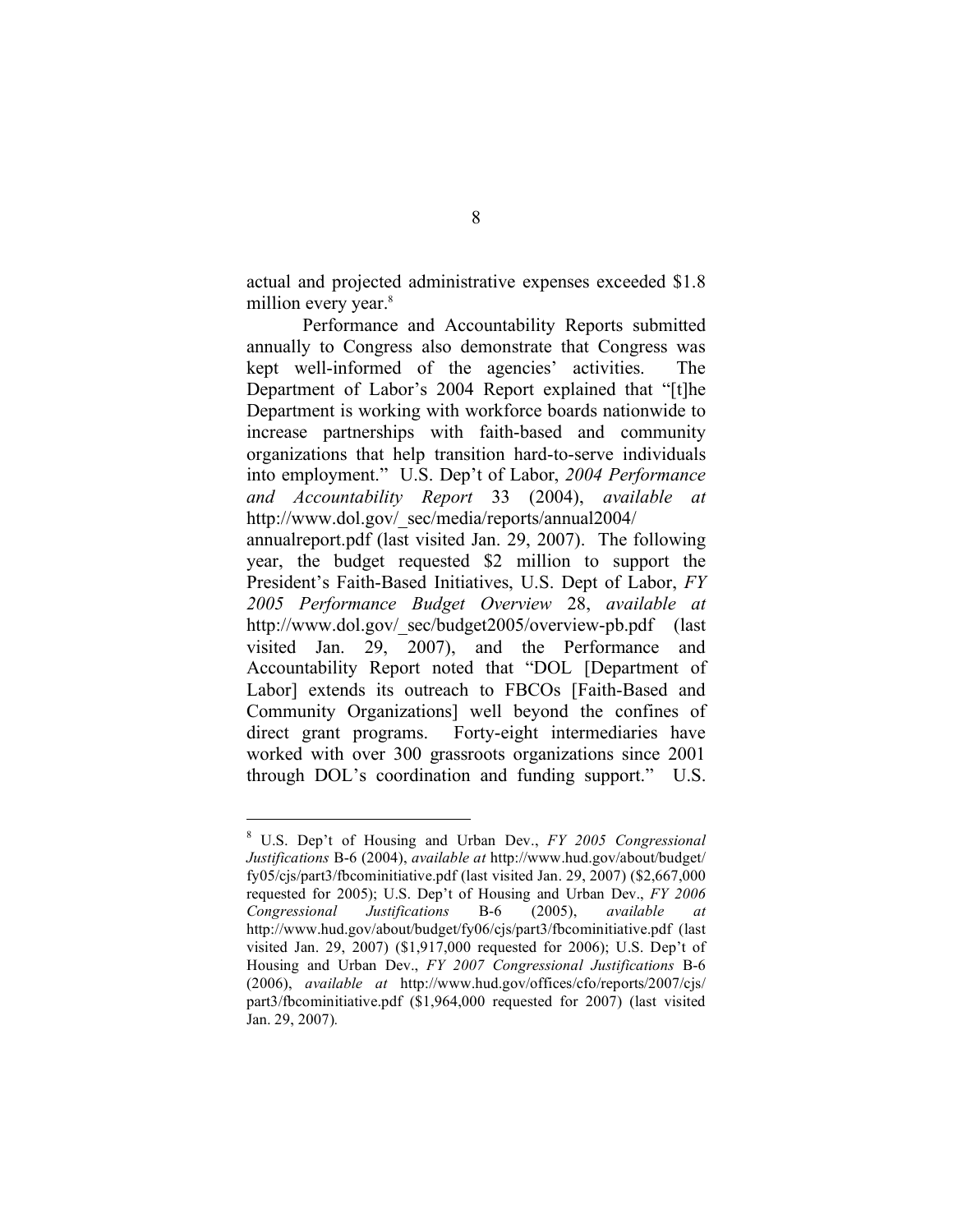Dep't of Labor, *FY 2005 Performance and Accountability Report* 36 (2005), *available at* http://www.dol.gov/ sec/media/reports/annual2005/ annualreport.pdf (last visited Jan. 29, 2007).

Reports submitted by other agencies revealed similar activities. For example, the Department of Justice explained in its 2004 Report that "DOJ's OJJDP [Office of Juvenile Justice and Deliquency Prevention] hosted four free regional technical assistance conferences for FBOs/CBOs [Faith-Based Organizations/Community-Based Organizations] to help them navigate the federal grant application process." U.S. Dep't of Justice, *FY 2004 Performance and Accountability Report* IV-12 (2004), *available at* http://www.usdoj.gov/ag/annualreports/pr2004/P4/p03- 12.pdf (last visited Jan. 29, 2007). The following year, DOJ "hosted three free regional technical assistance conferences to help FBCOs navigate the federal grant application process. DOJ also provided such assistance at one White House conference." U.S. Dep't of Justice, *FY 2005 Performance and Accountability Report* IV-12 (2005), *available at* http://www.usdoj.gov/ag/annualreports/pr2005/ P4/p03-13.pdf (last visited Jan. 29, 2007). In 2006, DOJ "hosted two free regional technical assistance conferences to help FBCOs navigate the federal grant application process. The Department also provided such assistance at nine White House conferences." U.S. Dep't of Justice, *FY 2006 Performance and Accountability Report* IV-12 (2006), *available at* http://www.usdoj.gov/ag/annualreports/pr2006/

Likewise, the Department of Agriculture explained in its 2005 Report that USDA had "coordinated outreach and technical assistance by developing [a] comprehensive strategy using 12 best practices." U.S. Dep't of Agriculture, *2005 Performance and Accountability Report* 25 (2005), *available at* http://www.ocfo.usda.gov/usdarpt/par2005/

P4/p03.pdf (last visited Jan. 29, 2007).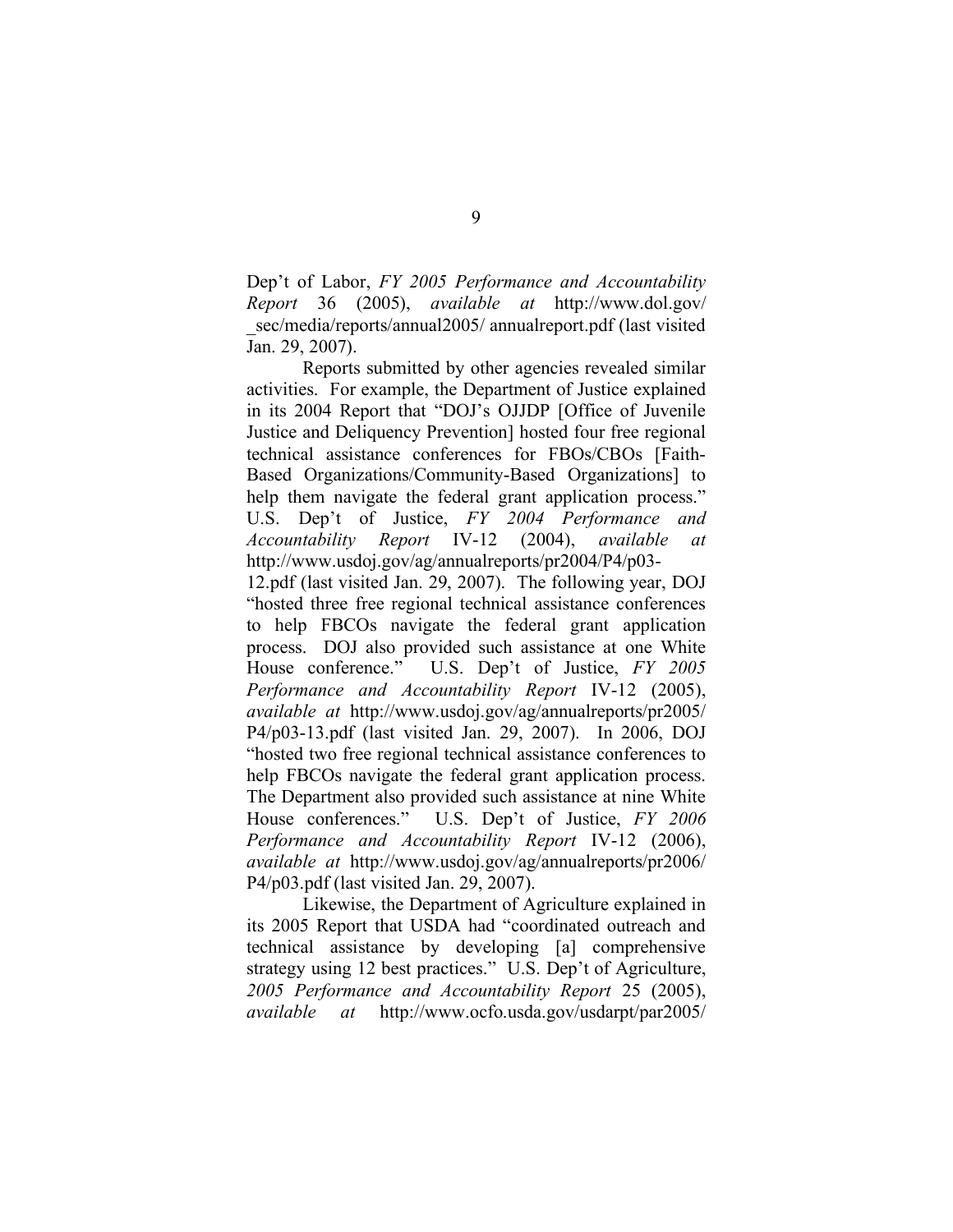pdf/par2005.pdf (last visited Jan. 29, 2007). Actions taken in 2006 included "[c]onducting almost 4,600 outreach and technical assistance activities throughout the country to help engage faith-based and community organizations as partners." U.S. Dep't of Agriculture, *2006 Performance and Accountability Report* 28 (2006), *available at* http://www.ocfo.usda.gov/usdarpt/pdf/par2006.pdf (last visited Jan. 29, 2007).

Budget summaries compiled by other agencies also reveal detailed descriptions of their activities in support of the Faith-Based Initiatives. For example, the Department of Education's 2005 budget briefing stated that it "[c]oordinated conferences and workshops around the country in support of the Initiative" and that it "[e]quipped regional representatives of the Department with outreach tools for community-and faith-based organizations." U.S. Dep't of Educ., *FY 2005 Budget: Summary and Background Information* 80 (2004), *available at* http://www.ed.gov/ about/overview/budget/budget05/summary/05summary.pdf (last visited Jan. 29, 2007). The following year, the Department reported that it had "[m]et with State and local leaders of community- and faith-based organizations to encourage collaboration with the Department." U.S. Dep't of Educ., *FY 2006 Budget: Summary and Background Information* 87 (2005), *available at* http://www.ed.gov/ about/overview/budget/budget06/summary/06summary.pdf

(last visited Jan. 29, 2007). In the 2007 briefing, the Department explained that it had "[h]eld technical assistance workshops in Phoenix, Chicago, Los Angeles, New York, Atlantic City, Washington, D.C., and New Orleans with leaders of community- and faith-based organizations to encourage collaboration with the Department." U.S. Dep't of Educ., *FY 2007 Budget: Summary and Background Information* 92 (2006), *available at* http://www.ed.gov/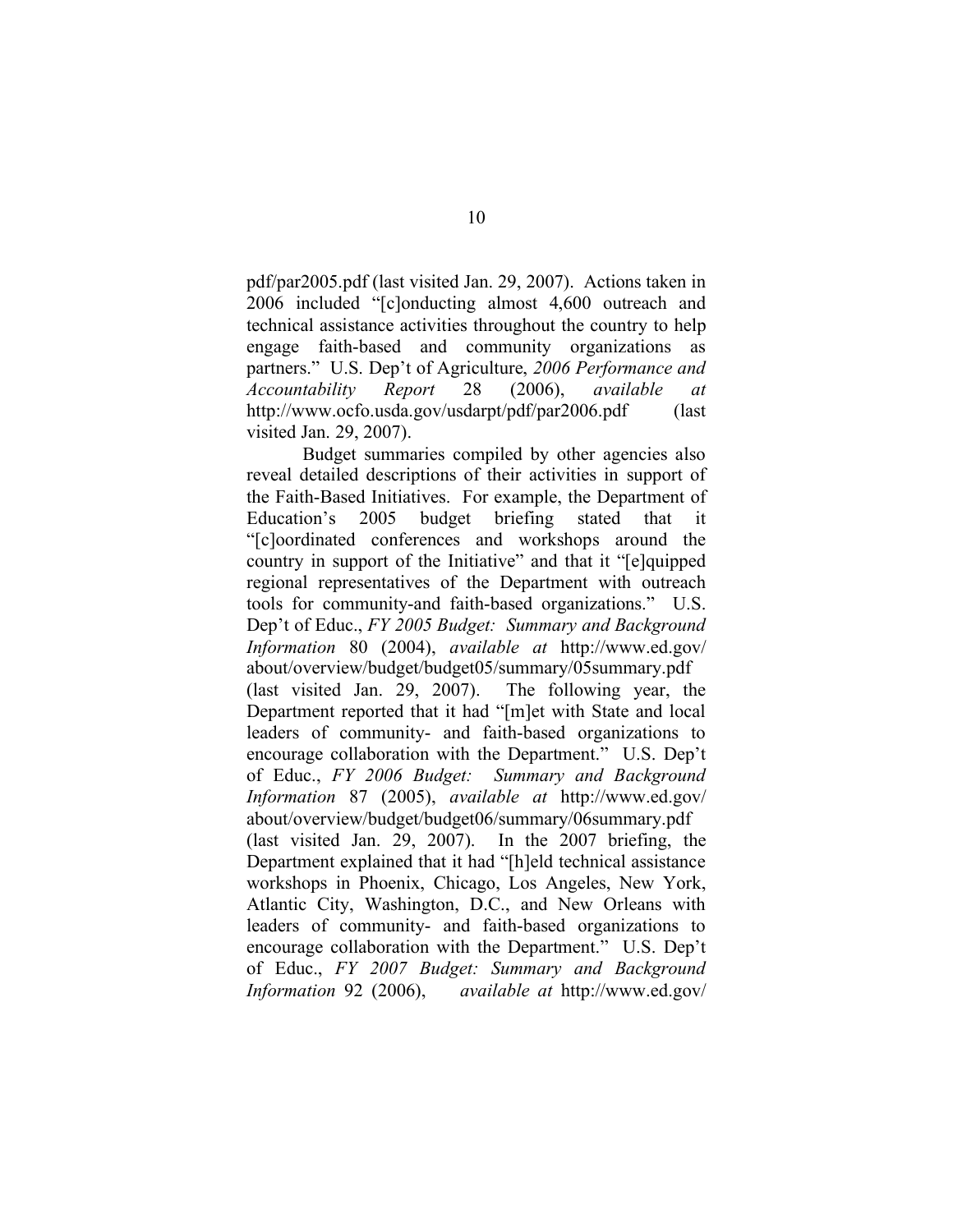about/overview/budget/budget07/summary/07summary.pdf (last visited Jan. 29, 2007). $\degree$ 

The Executive's plans to use congressionally appropriated funds to support the Faith-Based Initiatives were also repeatedly explained to the House Ways and Means Committee during budget hearings. In 2001, the Secretary of Health and Human Services stated that HHS' "budget framework . . . includes \$3 million to establish a Center for Faith-Based and Community Initiatives in the Department in accordance with the President's recent Executive Order."10 Another HHS official further explained that funding was required to "provide 15 new FTE needed to support the Department's Faith-Based Center established in accordance with the President's recent Executive Order."11 The following year, the Secretary returned to Capitol Hill to request further funding for the ongoing operation of the Faith-Based Center, explaining that his budget included "\$1.6 million to continue the Department's Center for Faith-Based and Community Initiatives established under the President's Executive Order."12

<sup>&</sup>lt;sup>9</sup> After the President's budget is transmitted to Congress, the Secretary makes available the briefing documents cited above to provide summary and background information on the new budget. Dep't of Education, *Overview: Budget Process in the U.S. Department of Education*, *available at* http://www.ed.gov/about/overview/budget/process.html (last visited Jan. 29, 2007).

<sup>10</sup> *Bush Administration's Health and Welfare Priorities: Hearing Before the House Comm. on Ways and Means*, 107th Cong. 15 (2001) (statement of Tommy Thompson, Sec'y of Health and Human Services).

<sup>11</sup> *Bush Administration Budget Proposals: Hearing Before the Subcomm. on Human Resources of the House Comm. on Ways and Means*, 107th Cong. 12 (2001) (statement of Dennis Williams, Acting Asst. Sec'y for Mgmt. and Budget, Dep. of Health and Human Services).

<sup>12</sup> *President's 2003 Budget Proposals Featuring HHS Secretary Thompson: Hearing Before the House Comm. on Ways and Means*,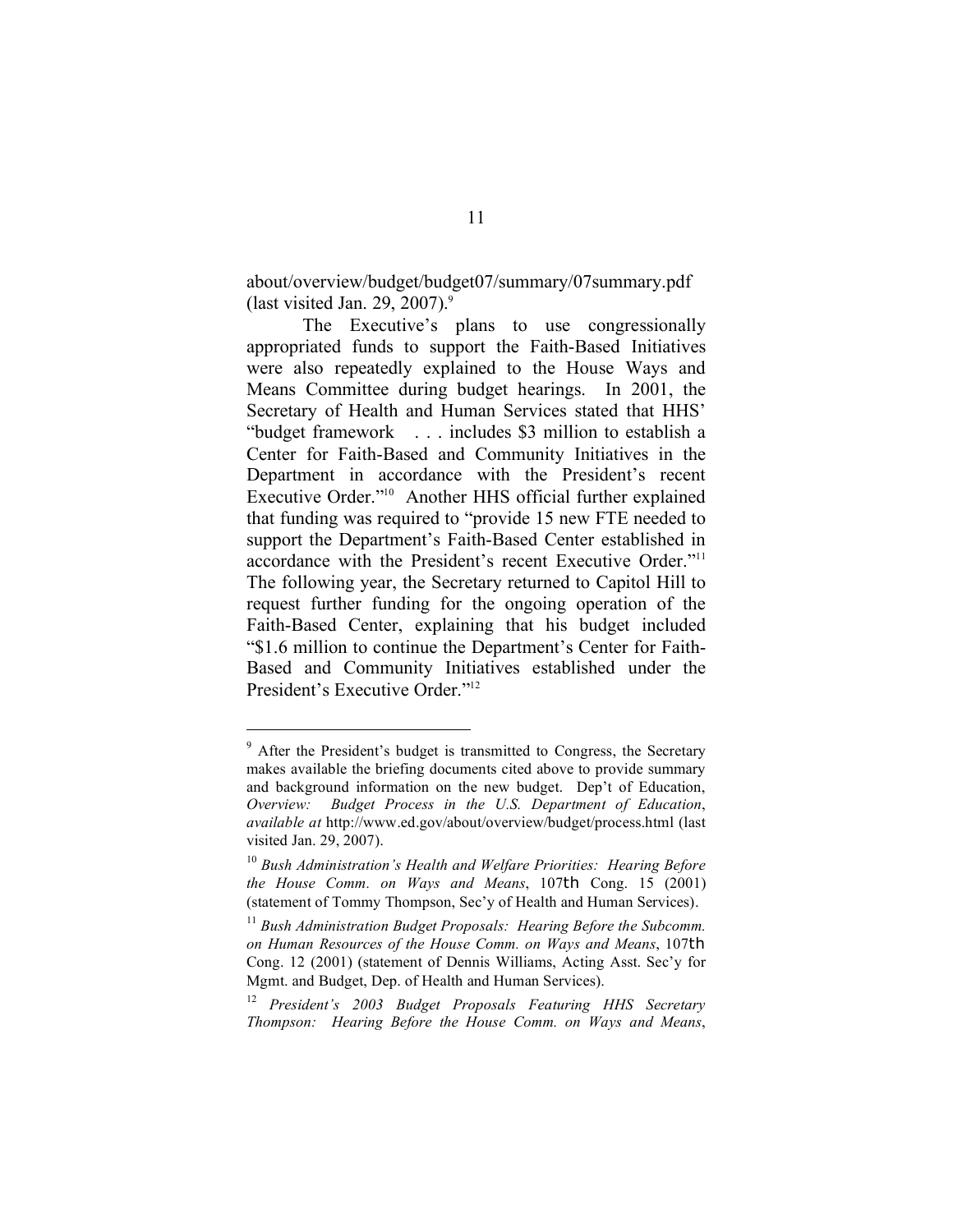This record makes it abundantly clear that the President and the heads of executive agencies informed Congress every year since the inception of the Faith-Based Initiatives that the Executive Branch was seeking and using congressionally appropriated funds to finance those Initiatives, including the conferences and other "outreach" programs that are an integral part of the Initiatives.

## **B. Congress Not Only Provided Appropriations in Response to the Repeated Budget Requests, but in Some Cases Explicitly Directed That the Funds Be Used to Administer the Faith-Based Centers**

Year after year, after receiving budgets and supporting documentation from the President and executive agencies seeking congressional funding to support the Faith-Based Initiatives, Congress passed appropriations bills providing the Executive with the requested funds.<sup>13</sup> Although Congress was advised how the Executive intended to use those general appropriations, it never forbade the Executive from financing the Faith-Based Initiatives or the Faith-Based Centers established in each agency. To the contrary, the legislative record shows that in some cases Congress *explicitly directed* that the money it appropriated be used to fund the Faith-Based Initiative.

 $\overline{a}$ 

<sup>107</sup>th Cong. 16 (2002) (statement of Tommy Thompson, Sec'y of Health and Human Services).

<sup>13</sup> *See, e.g.*, *Departments of Labor, Health and Human Services, and Education, and Related Agencies Appropriations Act, 2006*, Pub. L. No. 109-149, 119 Stat. 2833 (2005); *Consolidated Appropriations Act, 2005*, Pub. L. No. 108-447, 118 Stat. 2809 (2004); *Consolidated Appropriations Act, 2004*, Pub. L. No. 108-199, 118 Stat. 3 (2004); *Consolidated Appropriations Resolution, 2003*, Pub. L. No. 108-7, 117 Stat. 11 (2003).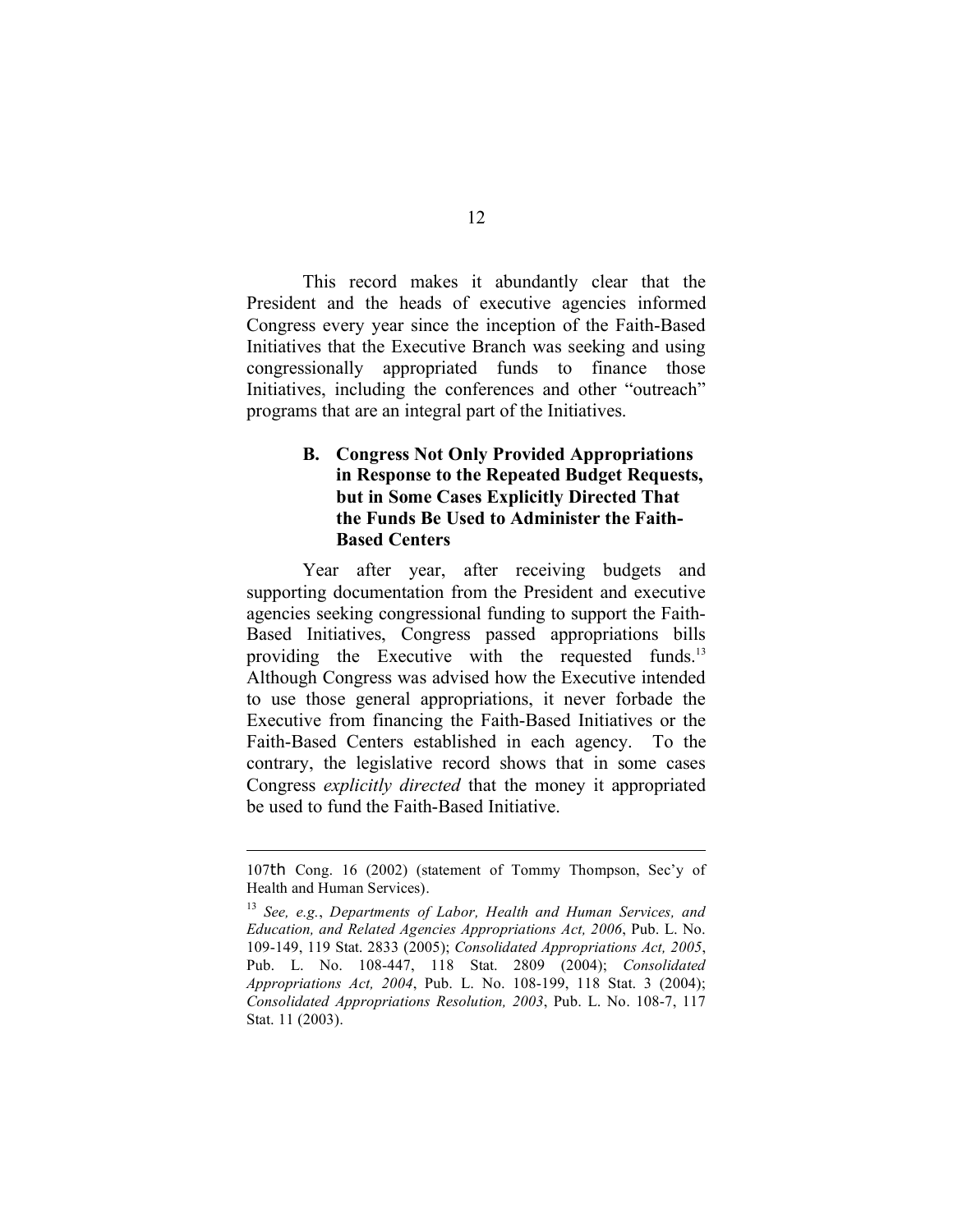A report commissioned by members of Congress and prepared by the Government Accountability Office in 2006 recognized that some of the agencies that included information on funding for their Centers in their budget requests "received guidance from Congress . . . on the amount of resources to allocate to their [Faith-Based] centers."14 Such guidance was explicitly set forth in the final Conference Reports accompanying some of the appropriations bills.

For example, the Conference Report accompanying the 2002 appropriations bill for the Departments of Labor, Health and Human Services, and Education and related agencies, stated that "the agreement includes \$1,500,000 for the Faith Based Center [of HHS] instead of \$3,000,000 as proposed by the House." H.R. Rep. No. 107-342, at 108 (2001) (Conf. Rep.). The Conference Report which accompanied the 2005 consolidated appropriations bill stated that, again with respect to HHS, "[t]he conference agreement provides \$1,386,000 for the center for faith-based and community initiatives as proposed by the Senate rather than \$1,400,000 as proposed by the House." H.R. Rep No. 108- 792, at 1198 (2004) (Conf. Rep.).

Congress has in fact exercised a significant degree of control over the appropriated funds, at times urging the Executive to coordinate more closely with it to implement the Initiatives. For example, with respect to the 2003 appropriations bill, the Conference Report stated with respect to the Department of Agriculture:

 <sup>14</sup> U.S. Government Accountability Office, GAO-06-616, *Faith-Based and Community Initiative: Improvements in Monitoring Grantees and Measuring Performance Could Enhance Accountability* 21 (2006), *available at* 2006 WL 2007191.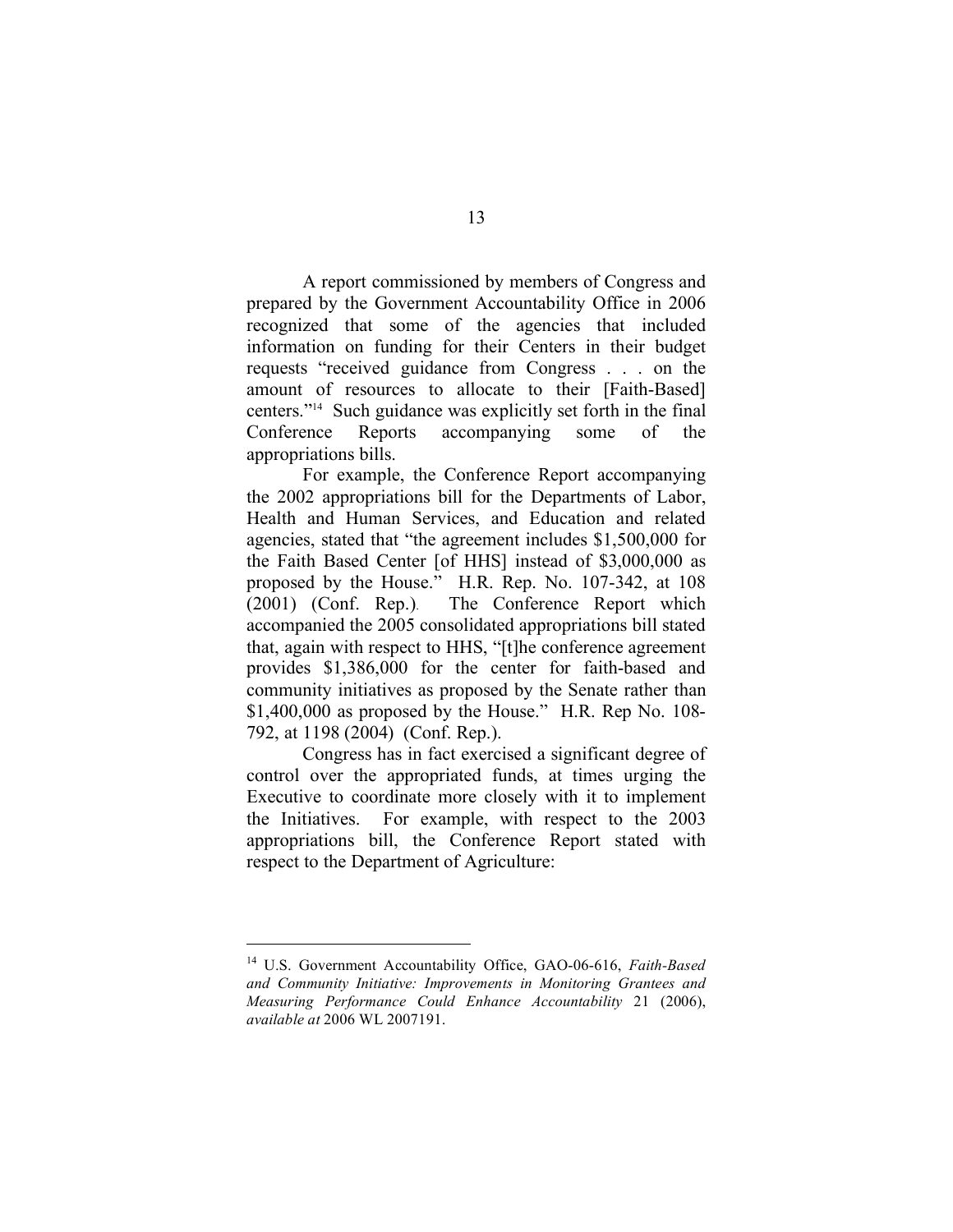The conferees are seriously concerned by the growing frequency of departmental and agency initiatives for which the required prior notification to the Committees on Appropriations has not been provided. The conferees note the efficiencies which attach to the least possible statutory requirements and the benefits which accrue to the more flexible Congressional direction expressed in Committee reports. However, the continuing practice of reliance on Committee report language must be accompanied by departmental and agency compliance with Congressional directives. . . . Such notification was not provided in . . . the establishment of a Faith-Based and Community Initiatives Center.

H.R. Rep. No. 108-10, at 550 (2003) (Conf. Rep.). <sup>15</sup> In other words, the Congress and the Executive had an understanding: So long the Executive coordinated with Congress and used the money as Congress intended, then Congress would continue to provide the funds through the general appropriations route rather than by enacting specific statutory requirements.

<sup>&</sup>lt;sup>15</sup> Further demonstrating congressional control over funding of the Initiatives, the resulting public law explained that "[n]one of the funds provided by this Act, or provided by previous Appropriations Acts to the agencies funded by this Act . . . shall be available for obligation or expenditure through a reprogramming of funds which . . . creates new programs" or "increases funds or personnel by any means for any project or activity for which funds have been denied or restricted" "unless the Committees on Appropriations of both Houses of Congress are notified 15 days in advance of such reprogramming of funds." *Consolidated Appropriations Resolution*, Pub. L. No. 108-7, § 720(a), 117 Stat. 11, 40 (2003). Similarly, the agencies were not permitted to reprogram funds in excess of a certain amount to "augment[] existing programs, projects, or activities" without prior notification. *Id*. § 720(b).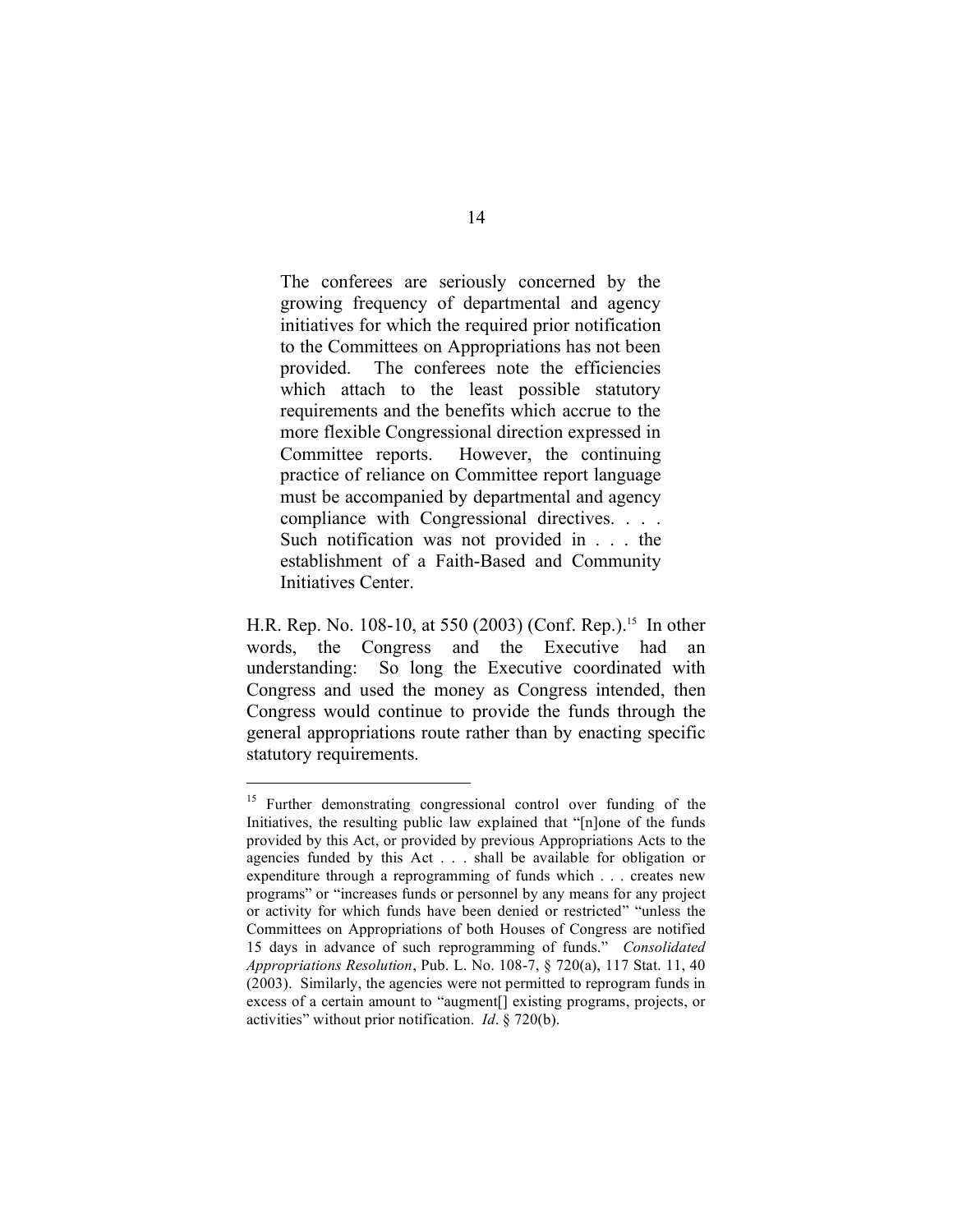The same 2003 Conference Report recommended an appropriation of \$2,606,000 for the Center for Faith-Based and Community Initiatives in HUD and included language "directing the Department to allocate funds provided under this heading in the manner specified in the joint explanatory statement of the managers accompanying this Act unless the Committees on Appropriations are notified and approve of any changes in the operating plan or through a reprogramming." H.R. Rep. No. 108-10, at 1425 (2003) (Conf. Rep.). A similar statement was contained in the Conference Report for the 2004 appropriations, which appropriated \$2,639,000 for the HUD Center. H.R. Rep No. 108-401, at 1103 (2003) (Conf. Rep.).

In sum, Congress, with full knowledge of the activities of the Faith-Based Centers, made a deliberate decision to fund them each year. In fact, contrary to the assumption of the court below, *see* Pet. App. 11a, in a number of instances Congress, through its Committee Reports, explicitly "earmarked" funds to support the Faith-Based Centers established in executive agencies.

## **II. CONGRESS'S DELIBERATE FUNDING OF THE FAITH-BASED INITIATIVES AND CENTERS ESTABLISHES RESPONDENTS' STANDING UNDER** *FLAST* **AND** *KENDRICK*

## **A. As in** *Flast* **and** *Kendrick***, the Required Nexus Exists Between Respondents' Taxpayer Status and Congressional Funding**

Just last year, this Court reaffirmed that "'a taxpayer will have standing consistent with Article III to invoke federal judicial power when he alleges that congressional action under the taxing and spending clause is in derogation of' the Establishment Clause.'" *DaimlerChrysler Corp. v. Cuno,* 126 S. Ct. 1854, 1864 (2006) (*quoting Flast*, 392 U.S.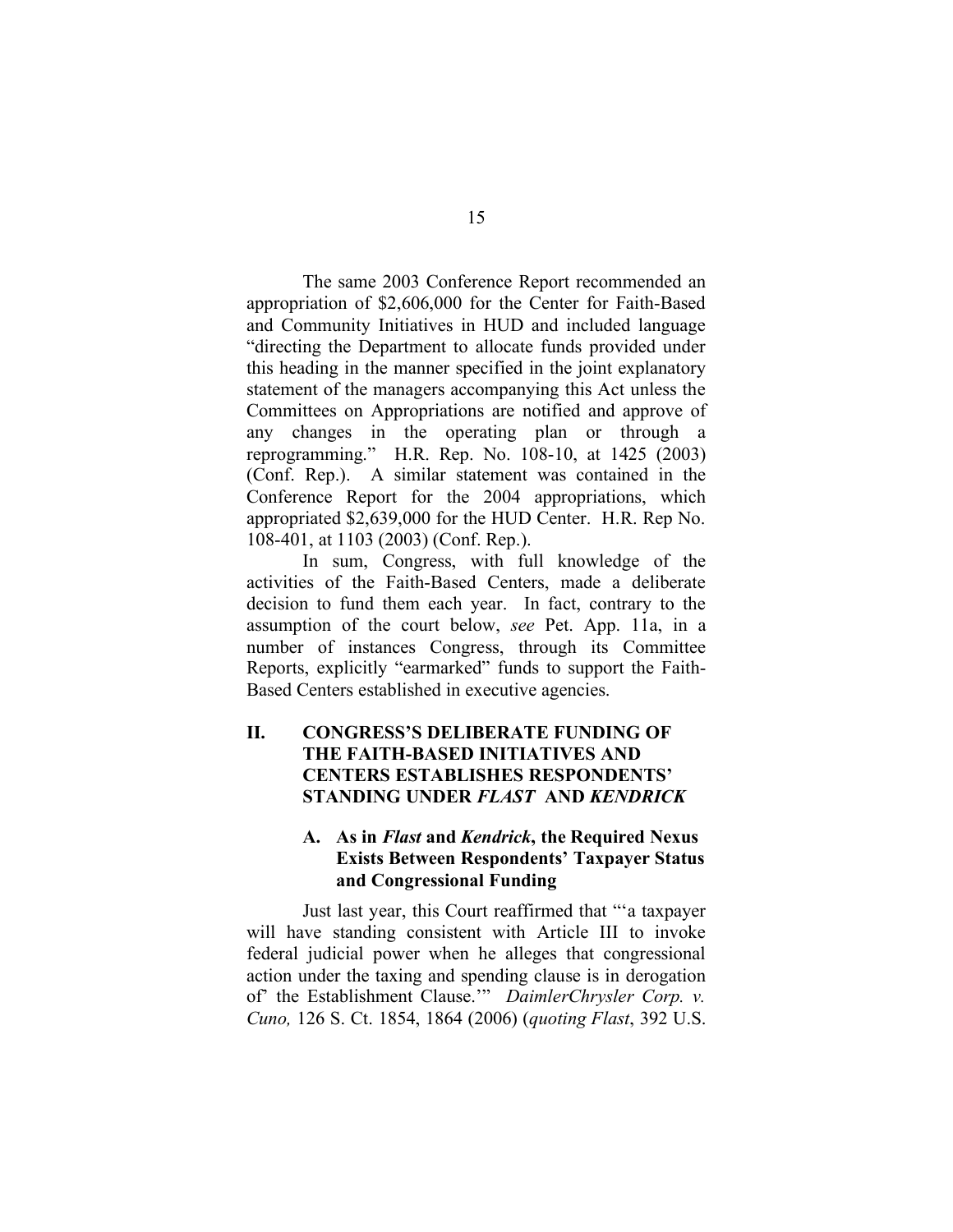at 105-06). The Court also has repeatedly held that a taxpayer has standing to challenge such congressional action even if it is an executive branch official who makes the ultimate determination to administer the funds in a manner alleged to be in violation of the Establishment Clause. *See Kendrick*, 487 U.S. at 619; *Flast*, 392 U.S. at 103. Thus in *Kendrick*, the Court held that "there is . . . a sufficient nexus between the taxpayer's standing as a taxpayer and the congressional exercise of taxing and spending power, notwithstanding the role the Secretary plays in administering the statute." 487 U.S. at 620. That nexus existed in *Kendrick* because Congress had authorized the Secretary to expend the money pursuant to "a program of disbursement of funds pursuant to Congress' taxing and spending powers . . . ." *Id.* at 619-20. In light of Congress's intent to fund the Faith-Based Initiatives and the Centers administering those Initiatives, the same "nexus" unquestionably exists here between the Respondents' status as taxpayers and congressional taxing and spending authority under Article I, Section 8.

There is no dispute that, as in *Flast* and *Kendrick*, the conferences and other activities challenged in this lawsuit were funded by Congress with taxpayer dollars pursuant to Article I, Section 8. Unable to refute that fact, Petitioners argue that the lawsuit at issue must be deemed a challenge to executive action, rather than legislative action, because Congress had no responsibility for the decisions of the Executive Branch to use the appropriated funds in a manner alleged to favor religion. *See, e.g.*, Pet. Br. 25 (asserting with no supporting citation that the funds at issue "were" appropriated without attached conditions or programmatic directives for the President's discretionary use within the Executive Office of the President and federal agencies"). In light of the legislative record set forth above, Congress shares full responsibility for the Executive Branch's use of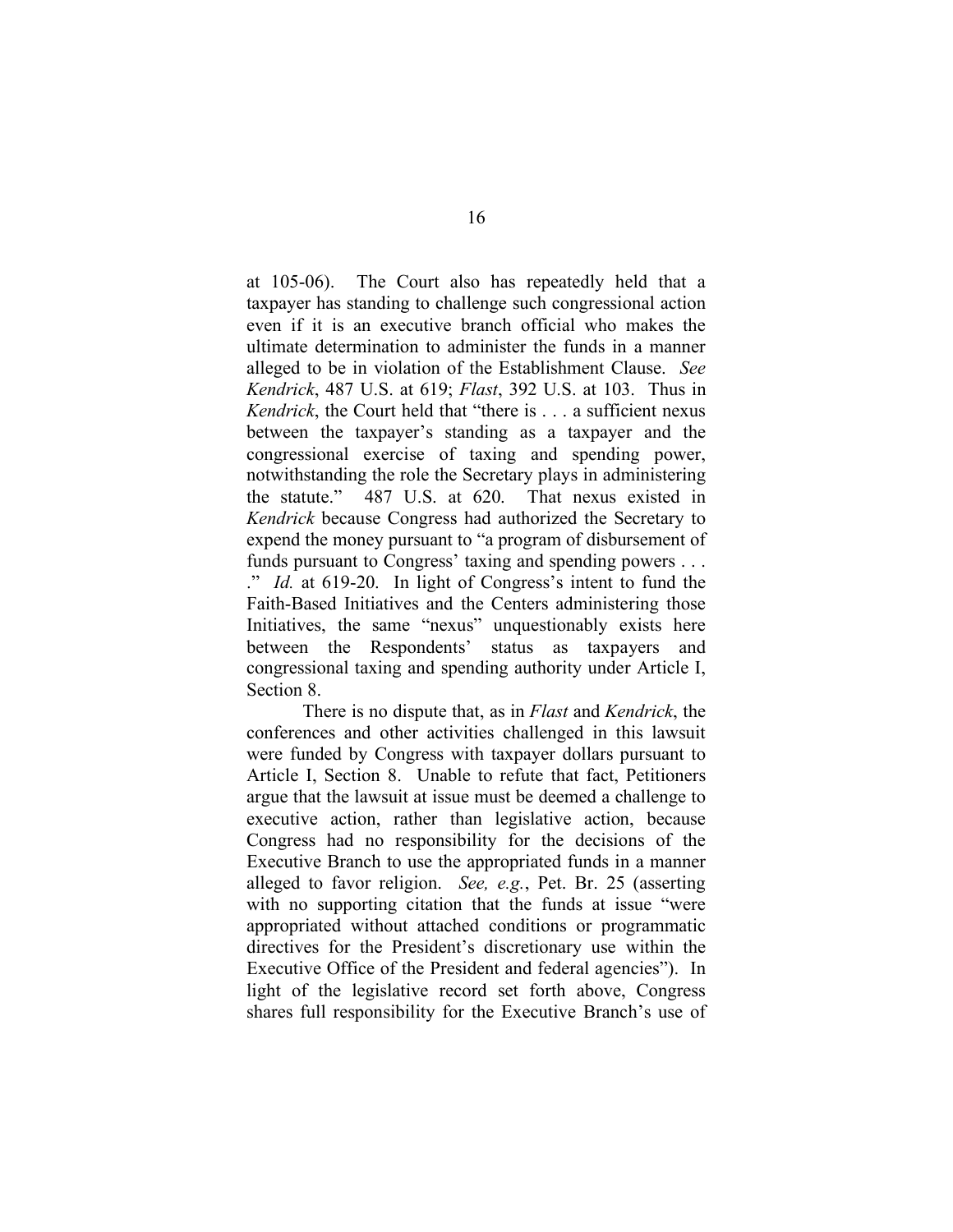the funds that Congress appropriated to support the Faith-Based Initiatives.

The "nexus" between the taxpayer's standing as a taxpayer and the exercise of Congress's taxing and spending power is not destroyed because Congress has chosen to fund the Faith-Based Initiatives through general appropriations rather than by separate statute. Congress plainly expected the Executive to use its lump-sum appropriations consistent with the Executive's budget requests. *See In re LTV Aerospace Corp.*, 55 Comp. Gen. 307, 321 (1975) ("'[T]he relationship with the Congress demands that the detailed justification[s] which are presented in support of budget requests be followed. To do otherwise would cause Congress to lose confidence in the requests made and probably result in reduced appropriations or line item appropriation bills.'" (*quoting* H.R. Rep. No. 93-662, at 16 (1973))). Indeed, as described in Part I.B., *supra*, Congress went so far as expressly to dedicate appropriations to certain Faith-Based Centers in Conference Reports of the Appropriations Committees. *See Garcia v. United States*, 469 U.S. 70, 76 (1984) ("[T]he authoritative source for finding the Legislature's intent lies in the Committee Reports on the bill, which represent the considered and collective understanding of those Congressmen involved in drafting and studying proposed legislation.") (quotations and citations omitted); *In re LTV Aerospace Corp.*, 55 Comp. Gen. at 318 (although Committee Reports do not impose binding restrictions, "[t]his is not to say that Congress does not expect that funds will be spent in accordance with budget estimates or in accordance with restrictions detailed in committee reports"). When the Executive and Legislative branches are working in tandem in this fashion to support a common goal, the theoretical discretion of the Executive administering the funds is no "circuit breaker" between the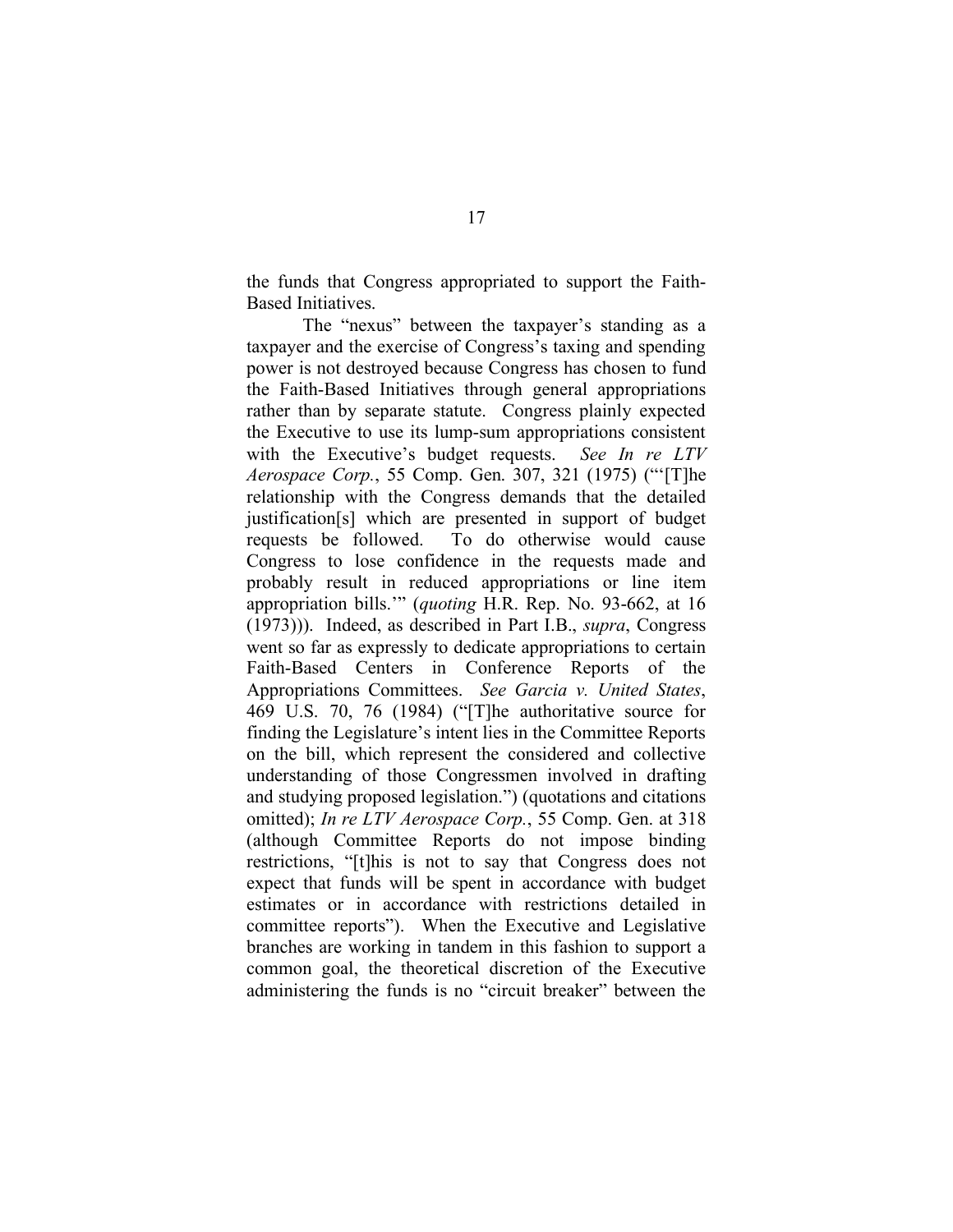taxpayer challenge and congressional taxing and spending action. Pet. Br. 31. 16

Moreover, as the legislative record makes clear, the Faith-Based Initiatives bear far closer resemblance to the "program of disbursement of funds pursuant to Congress' taxing and spending powers" at issue in *Kendrick* than the independent, unilateral Executive Branch decisions that Petitioners portray as being at issue in this case*.* 487 U.S. at 619-20. The Faith-Based Initiatives are not analogous to an isolated Executive Branch decision to "host a summit of foreign leaders" or to give a particular speech. Pet. Br. 26. *Cf*. *Valley Forge Christian Coll. v. Ams. United for Separation of Church & State, Inc.*, 454 U.S. 464, 480 & n.17 (1982) (one-time decision by the Secretary of Health, Education, and Welfare to transfer a single parcel of land acquired thirty years prior was not an exercise of authority conferred by the taxing and spending power). The Faith-Based Initiatives are an extensive series of programs that were methodically and systematically created and implemented over many years and which involve millions of dollars in taxpayer funds. From the moment the Initiatives were created, the President presented them to Congress, and ever since that time Congress has played an instrumental role in their implementation.

<sup>&</sup>lt;sup>16</sup> We are not arguing that the Executive Branch lacks any discretion concerning the use of funds in a lump-sum appropriation. *See, e.g.*, *Lincoln v. Vigil*, 508 U.S. 182, 192 (1993). "'[I]ndicia in committee reports and other legislative history as to how the funds should or are expected to be spent do not establish any legal requirements on' the agency." *Id.* (*quoting In re LTV Aerospace Corp.*, 55 Comp. Gen. at 319). However, the question is not whether the Executive was legally required to use the appropriations for the administration of the Faith-Based Initiatives. The question is whether congressional involvement is sufficient to establish a nexus between the taxpayer's status as a taxpayer and Congress's exercise of its authority under Article I, Section 8. *See Flast*, 392 U.S. at 102.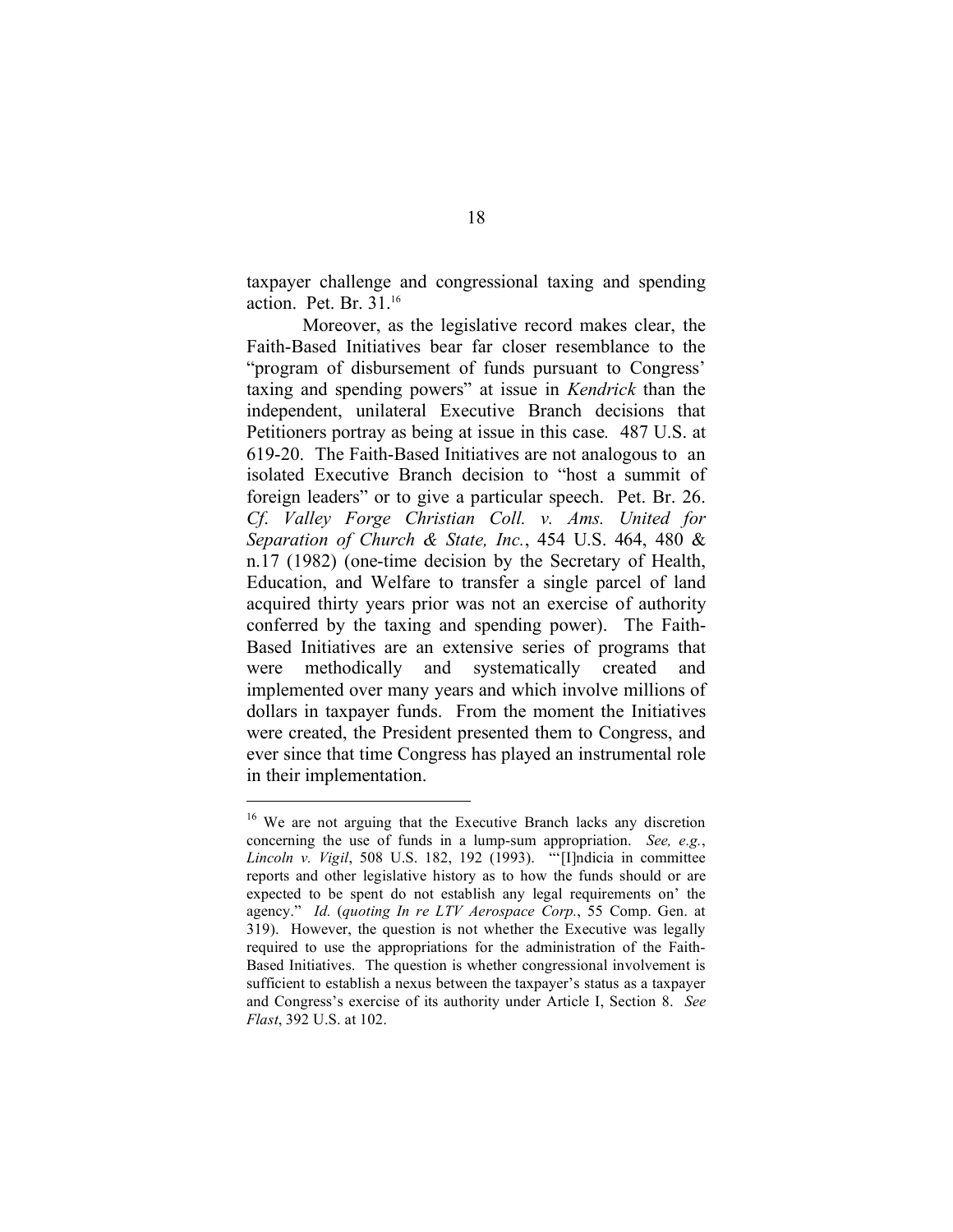Because Congress intentionally funded the Faith-Based Initiatives, of which the challenged actions were a part, it does not matter that the Executive made the final decision regarding the precise allocation of the funds. Neither *Flast* nor *Kendrick* required that Congress detail the final destination of every appropriated penny for taxpayer standing to be found. To the contrary, *Flast* and *Kendrick* were also brought as suits against Executive Branch officials administering the programs.

In *Flast*, the taxpayers challenged the disbursement of funds under Title I and II of the Elementary and Secondary Education Act of 1965. 329 U.S. at 85. Title I of that Act provided for federal payments to state educational agencies, which then passed on the payments in the form of grants to local educational agencies which used the grants to fund their own plans and programs. *Id.* at 85-86. The Commissioner of Education was given broad discretion over those grants. *See id.* at 86 ("[T]he Commissioner of Education is given broad powers to supervise a State's participation in Title I programs and grants."). Nor did Title II of the Act, which established a program of grants for instructional materials, require disbursements to be made to *religious* schools. *See id.* at 86-87 (explaining that Title II of the Act calls for federal grants to provide instructional materials for use "in public and private elementary and secondary schools" (*quoting* 20 U.S.C. § 821)). In fact, in *Flast* the complaint alleged in the alternative that the funding to religious schools was not even authorized by the Act. *Id.* at 87. The *Flast* court nevertheless found that the "[taxpayers'] constitutional challenge is made to an exercise by Congress of its power under Art. I, § 8, to spend for the general welfare." *Id*. at 103.

Similarly, *Kendrick* involved a challenge to a federal grant program that the Court found to be facially compliant with the Establishment Clause. 487 U.S. at 593. In holding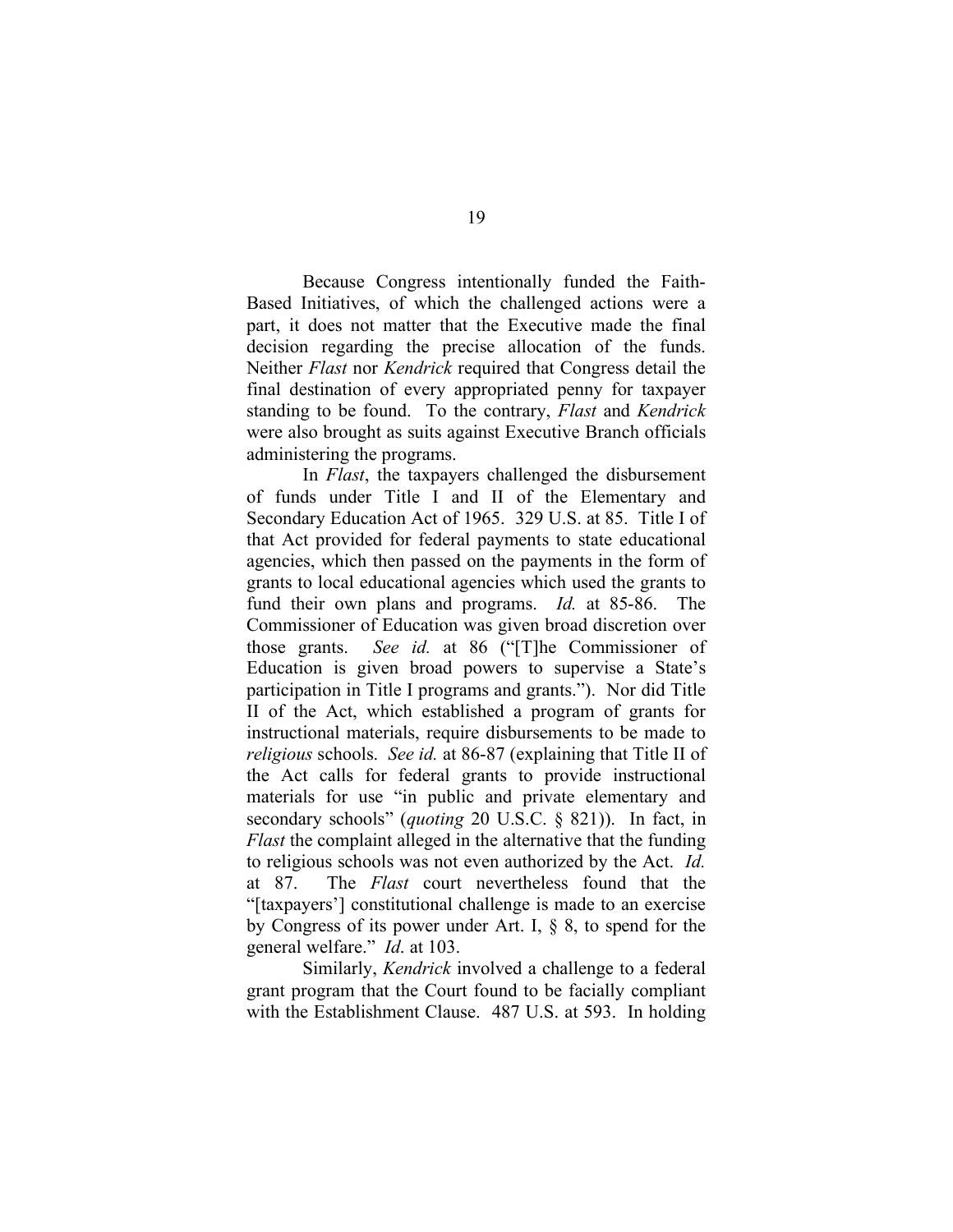that the statute did not on its face violate the Establishment Clause, the Court concluded that the statute reflected a "successful maintenance of a course of neutrality among religions, and between religion and nonreligion." *Id.* at 607 (quotations and citations omitted). It was thus clear that the Act did not mandate the Secretary of Health and Human Services to administer the Act in the manner which gave rise to the "as applied" challenge. *Id.* at 593. Nevertheless, this Court concluded that the claims raised by the taxpayers were not "any less a challenge to congressional taxing and spending power simply because the funding authorized by Congress has flowed through and been administered by the Secretary." *Id.* at 619.

Nor can the expenditures to fund the conferences at issue be reasonably characterized as merely "incidental" or "regulatory" in nature. *See id.*; *see also Flast*, 392 U.S. at 102. Although Petitioners attempt to reduce the multimillion dollar expenditure which funds the Faith-Based Centers to incidental "speeches and meetings," Pet. Br. 26, these conferences, workshops and other outreach efforts aimed at funneling federal funds to faith-based organizations cannot be separated from Congress's authorization of the Faith-Based Centers and their work.

For example, defendant Ryan Streeter, Director of the HUD Office of Faith-Based Initiatives, explained to a House subcommittee that:

In 2003, HUD responded to this problem [of supposed barriers to inclusion of faith-based and community organizations] by appointing faithbased and community liaisons in each of its 81 regional and field offices. These liaisons spend significant amounts of time educating grassroots organizations about HUD, how it works, and how its funds and other resources can be accessed.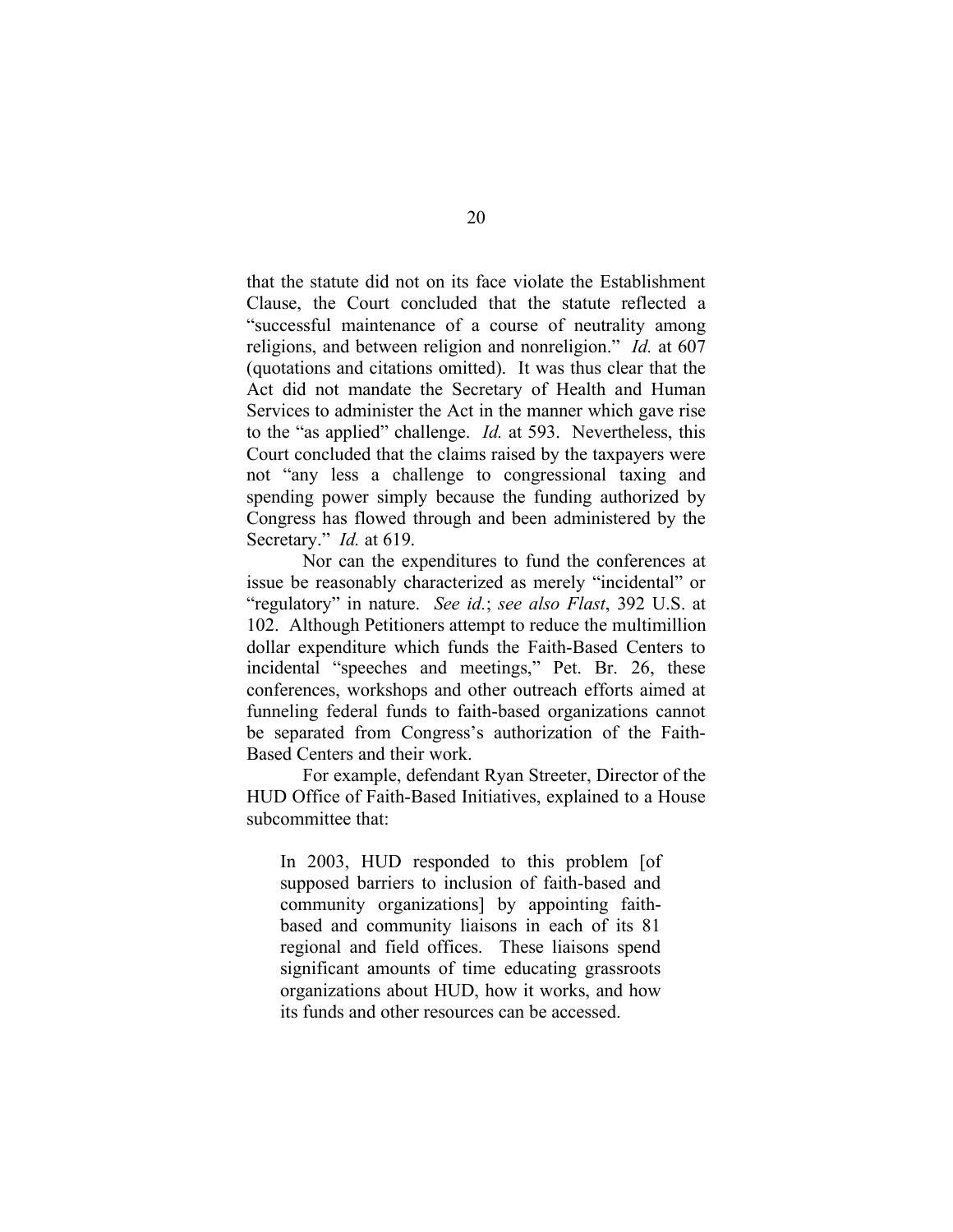We have not stopped there. Another significant barrier has been the lack of understanding among small organizations about what makes the grant application successful. *So in 2004, HUD completed 180 2-day free grant writing seminars for faith-based and community organizations across the Nation. More than 16,000 from more than 10,500 organizations participated in these sessions, which consisted of hands-on practical grant writing training delivered by professionals.* 17

Such substantial and systematic expenditure of taxpayer funds to support the congressionally sanctioned activities of the Centers is, according to the allegations in the Complaint, which at this stage must be taken to be true, a "direct dollars-and-cents injury" to the taxpayers. *Doremus v. Bd*. *of Educ.*, 342 U.S. 429, 434 (1952); *cf*. *id.* (taxpayer challenge to the reading of five Bible verses involved no "measurable appropriation" of school district funds). Permitting taxpayer standing in this case will not therefore open the floodgates for taxpayer standing in connection with every "incidental expenditure of tax funds" in the conduct of the Executive's business as the hyperbolic warning by Petitioners and its *amici* would suggest.

 <sup>17</sup> *Revitalizing Communities: Are Faith-Based Organizations Getting the Federal Assistance They Need?: Hearing Before the Subcomm. on Federalism and the Census of the House Comm. on Gov't Reform*, 109th Cong. 7 (2005) (Statement of Ryan Streeter, Director, Office of Faith-Based Initiatives, U.S. Dep't of Housing and Urban Development) (emphasis added).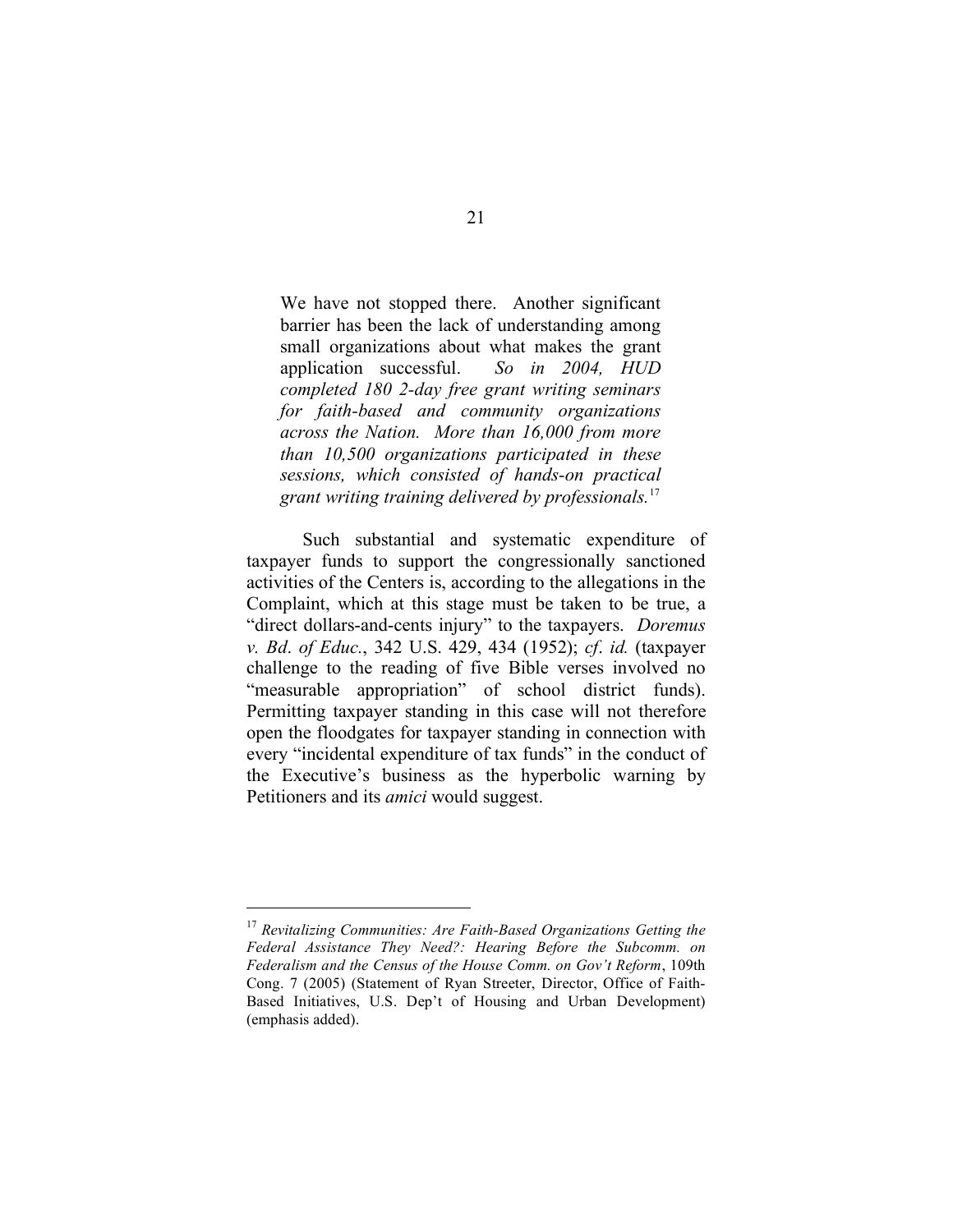#### **B.** *Flast* **and** *Kendrick* **Do Not Limit Standing Only to Those Instances When Funds Are Disbursed Outside of the Government**

Nothing in *Flast* or *Kendrick* limits taxpayer standing to situations involving a direct grant of appropriated funds to nongovernmental parties. *Flast* explained that "one of the specific evils feared by those who drafted the Establishment Clause" was the danger that "the taxing and spending power would be used to favor one religion over another or to support religion in general." 392 U.S. at 103. Support to religion can take many forms other than monetary aid to third parties.

For example, as Judge Posner stated below, if the Petitioners' proposed limitation were adopted, a taxpayer would not have standing to challenge under the Establishment Clause an executive official's decision (or even a specific congressional appropriation) to "build a mosque and pay an Imam a salary to preach in it" because such action would not involve a grant to a third party. Pet. App. 11a-13a. *But see Everson v. Bd. of Educ.*, 330 U.S. 1, 15 (1947) ("The 'establishment of religion' clause of the First Amendment means at least this: Neither a state nor the Federal Government can set up a church."). Likewise, if the Petitioners' reading of *Flast* were adopted, staff members of the Faith-Based Centers could use taxpayer funds to support a systematic campaign to travel across the country hosting worship services and proselytizing. The latter hypothetical is not too far removed from the allegations in this case. *See* Pet. App. 10a (opinion below stating that the complaint "portrays the conferences organized by the various Centers as propaganda vehicles for religion"); Amended Compl. ¶¶ 32, 37, 40. There is no principled basis on which to deny taxpayer standing to challenge such expenditures by the government but to allow standing when the money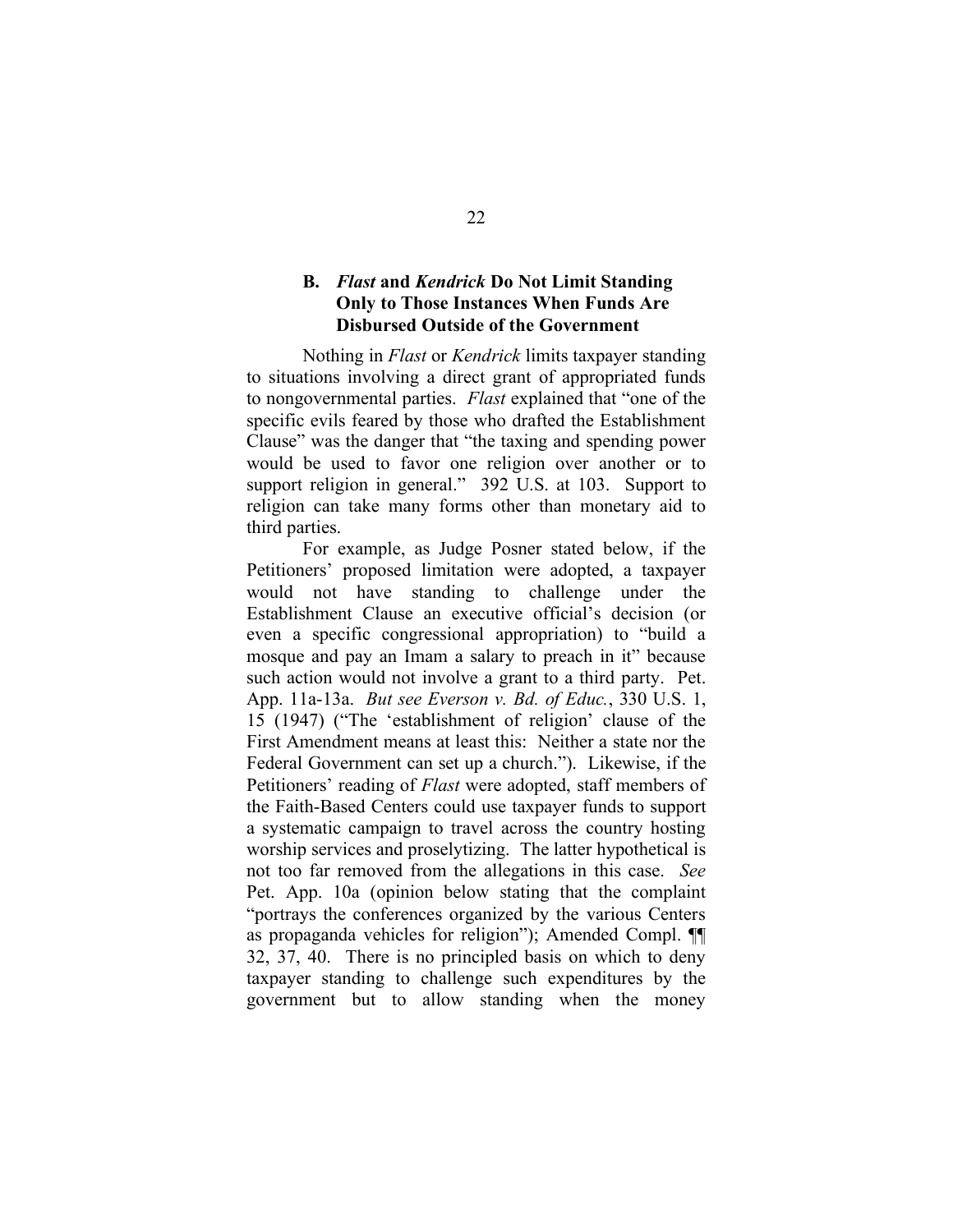ultimately flows into the coffers of a third party. The injury to the taxpayer in both circumstances — the use of taxpayer funds to support or favor religion — is identical.

Moreover, Petitioners' argument that standing is inappropriate in this case because "the statutory direction is for the Executive to do something other than disburse funds," Pet. Br. 29, is misplaced. The central purpose of the Faith-Based Initiatives is to facilitate the disbursement of grants to "faith-based and community organizations." In March 2006, the White House explained that more than \$2.1 billion in grants had been awarded to religious organizations in Fiscal Year 2005 by seven federal agencies. <sup>18</sup> The conferences being challenged are an integral part of the congressionally sanctioned process of awarding grants, as they are intended to "provide participants with information about the government grants process and available funding opportunities" to "empower[] FBCOs [Faith-Based and Community Organizations] to compete more effectively for funds $"$ <sup>19</sup>

In any event, the government's provision of training and information to religious groups to assist them in obtaining grants confers a benefit on the groups even if no money is paid out at the conferences themselves. Such preferential access to government funds is itself a valuable commodity. From the perspective of the taxpayer who must fund the conferences, it does not matter that such a benefit takes a form other than cash payments. There is simply no

 <sup>18</sup> White House, *Fact Sheet: Compassion in Action: Producing Real Results for Americans Most in Need* (Mar. 9, 2006), *available at* http://www.whitehouse.gov/news/releases/2006/03/20060309-3.html (last visited Jan. 29, 2007).

<sup>19</sup> White House Office of Faith-Based and Community Initiatives, *White House Faith-Based and Community Initiative*, *available at* http://www.whitehouse.gov/government/fbci/president-initiative.html (last visited Jan. 29, 2007).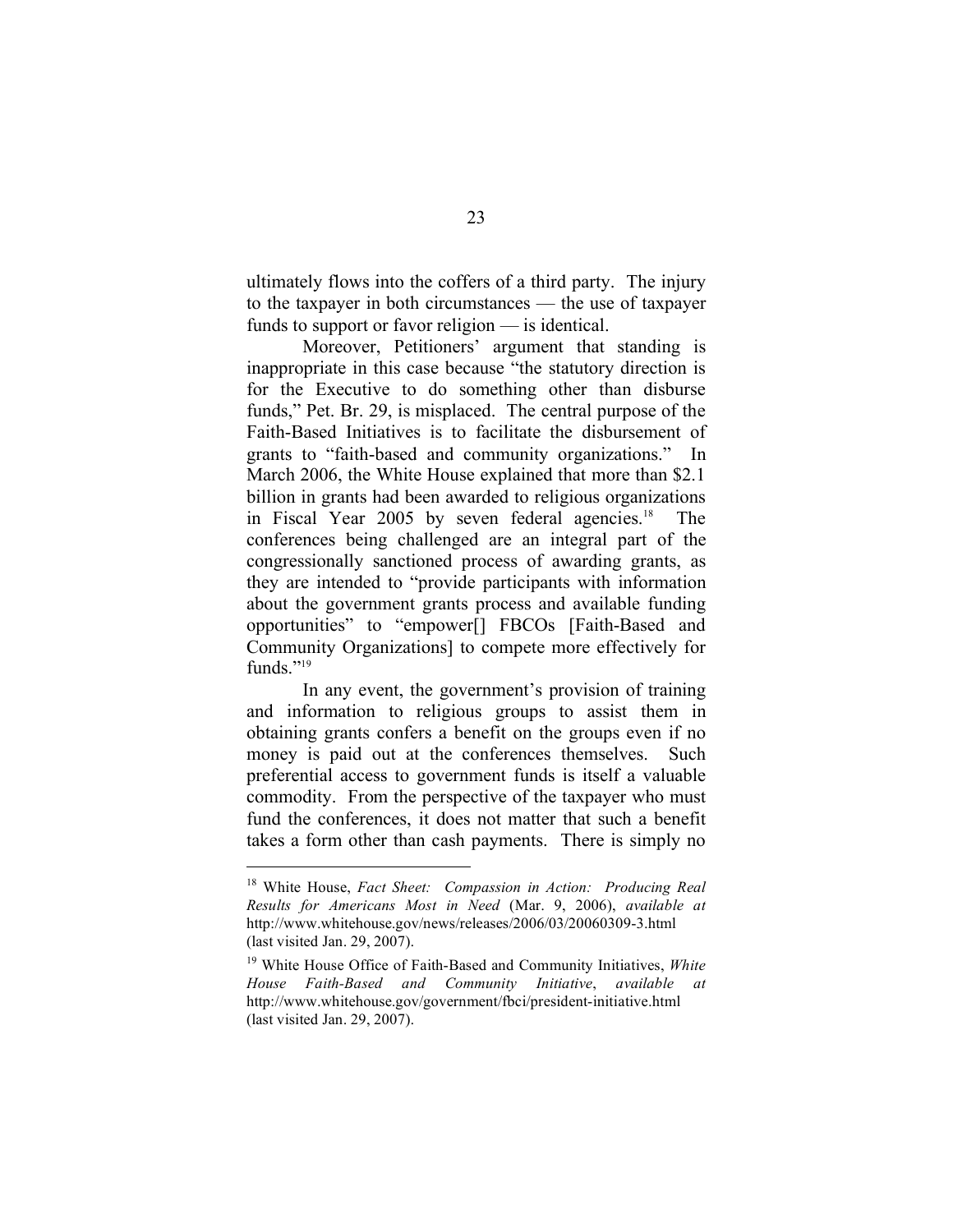basis to require that alleged aid to religion take the form of cash disbursements in order for a taxpayer to have standing.

## **C. Failure to Find Standing in This Case Would Allow Congress and the Executive to Collaborate to Circumvent the Establishment Clause**

By declining to find standing for taxpayers in this case, the Court would create a loophole allowing the government to support religion and insulate its actions from judicial review. Congress and the Executive could collaborate to give preferential treatment to religious groups, but deny taxpayers standing to challenge such action by funding it through a general appropriation rather than by separate statute.

The collaboration between Congress and the Executive to fund the Faith-Based Initiatives shows exactly how such general appropriations can be used to obtain a shared objective of Congress and the Executive without an express statutory grant of authority. Each year the Executive requested funding for its Faith-Based Initiatives in budget documentation and Congress provided the requested funding. Congress was also able to provide specific direction as to the use of the funds without imposing a statutory requirement by stating in committee reports how it wishes the Executive to spend the money that the Executive Branch has requested. *See, e.g.*, H.R. Rep. No. 108-10, at 1425 (2003) (Conf. Rep.). Even though the Executive is not technically bound by Committee Reports, as a practical matter the understanding between the two Branches is that the appropriations will be allocated to specific uses.

For purposes of standing, there is no meaningful distinction between such an agreement as to use of funds provided as part of the general appropriations process and a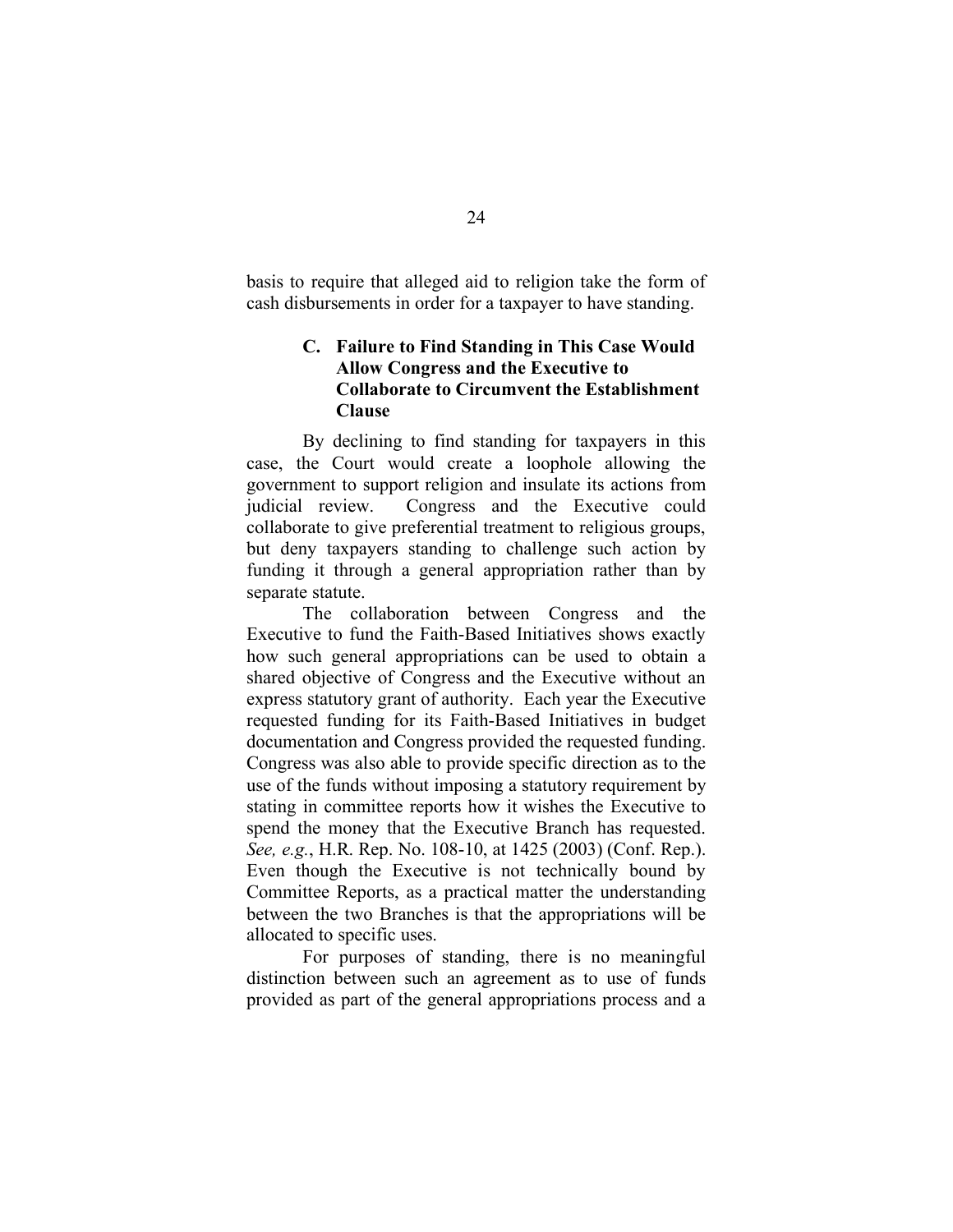separate statutory mandate that specifically directs the use of the funds. Denying standing to challenge the Executive's use of funds appropriated through informal direction will only encourage use of such devices when Congress knows its objectives test the limits of the Establishment Clause. Failure to find taxpayer standing in this case would foreclose a critically important means of redress against such collaborative action by Congress and the Executive.

## **III. INSULATING THE EXECUTIVE'S USE OF CONGRESSIONALLY APPROPRIATED FUNDS FROM A TAXPAYER'S ESTABLISHMENT CLAUSE CHALLENGE WOULD BE INCONSISTENT WITH THE INTENT OF THE FRAMERS OF THE CONSTITUTION**

Effectively, what Petitioners maintain is that Executive Branch action is immune from an Establishment Clause lawsuit brought by taxpayers because the Executive's expenditure of congressionally authorized funds is solely a matter for the Executive's discretion. The notion that somehow the Executive Branch would have the ability to direct public money to support religion on its own accord would have astonished the nation's Founders. The Founders would never have regarded the Executive Branch as having the power to undertake a broad program such as the Faith-Based Initiatives without congressional support.

To the contrary, the Founders understood that the Executive could not make significant expenditures absent congressional authorization, because Congress controlled the "purse," that is, the power to tax and spend.<sup>20</sup> This belief

 <sup>20</sup> *See* Remarks of George Nicholas, *in* <sup>3</sup> Jonathan Elliot, *The Debates in the Several State Conventions on the Adoption of the Federal*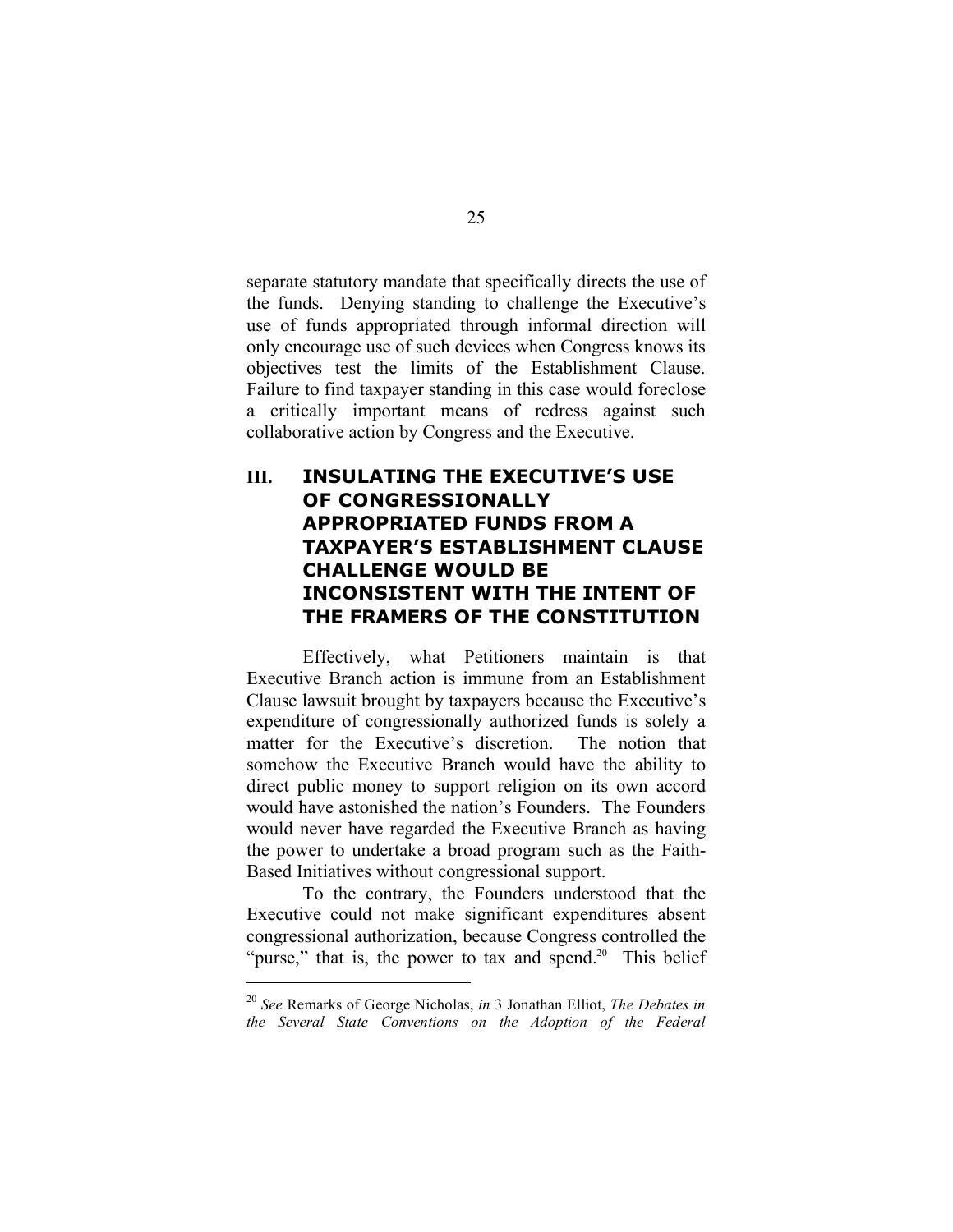was informed by their familiarity with English history, in particular, with the English Bill of Rights of 1689, which definitively resolved Parliament's authority over matters of taxation and expenditure. Among other things, the English Bill of Rights provided "That levying money for or to the use of the crown, by pretence of prerogative, without grant of parliament, for longer time, or in other manner than the same is or shall be granted, is illegal." 5 *The Founders' Constitution* 2 (Philip B. Kurland & Ralph Lerner eds., 1987). Indeed, both proponents and opponents of the Constitution demonstrated their familiarity with the English Bill of Rights and its declaration of legislative supremacy by referring to it frequently in the debates over the proposed Constitution.<sup>21</sup>

 $\overline{a}$ 

*Constitution,* at 17 (2d ed. 1836) [hereinafter "*Debates"*] ("Any branch of government that depends on the will of another for supplies of money, must be in a state of subordinate dependence . . ." and, consequently, the House of Representatives will be able to oppose and check the president's power); Remarks of Oliver Ellsworth, *in* 2 J. Elliot *Debates*, *supra*, at 195 (Congress will have the "power of the sword" and the "power of the purse"); Remarks of Gov. Randolph, *in* 3 J. Elliot *Debates*, *supra*, at 201 (in England, "the sword and the purse are in different hands," but in America, Congress gives the money and must be consulted on war; the Executive "can handle no part of the public money except what is given him by law."). *See also The Federalist No. 72*, at 435 (Alexander Hamilton) (Clinton Rossiter ed., 1961) ("If a British House of Commons, from the most feeble beginnings, *from the mere power of asserting or disagreeing to the imposition of a new tax,* have, by rapid strides, reduced the prerogatives of the crown . . . what would be to be feared from an elective magistrate of four years' duration with the confined authorities of a President of the United States?") (emphasis in original).

<sup>21</sup> *See, e.g.*, Remarks of George Nicholas, *in* 3 J. Elliot *Debates*, *supra* note 20, at 19 (1689 Declaration of Rights limited "the prerogative of the crown"); Remarks of Patrick Henry, *in* 3 J. Elliot *Debates*, *supra* note 20, at 316-17 (1689 Bill of Rights "put an end to all [tyranny], by defining the rights of the people, and limiting the king's prerogative").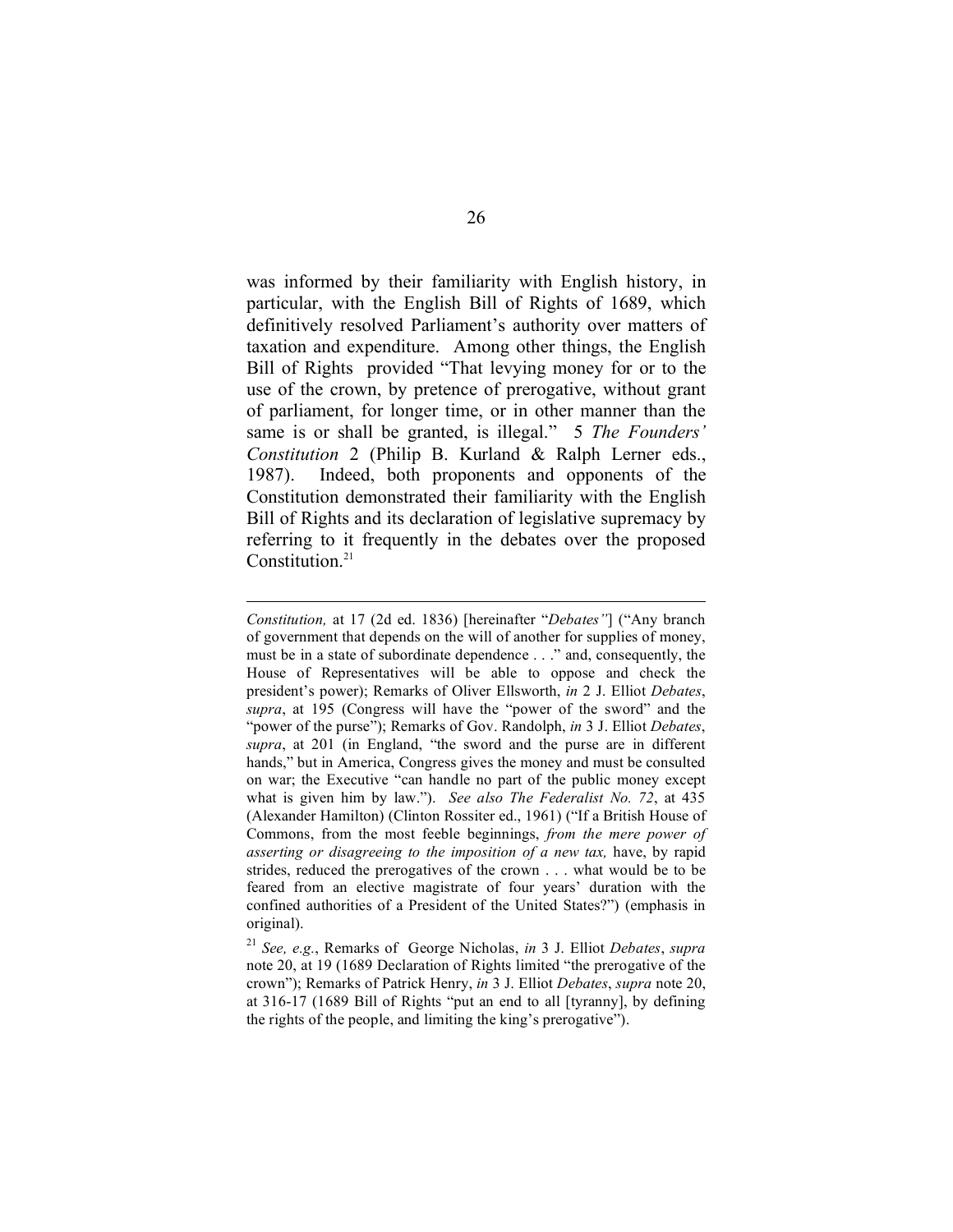Because the Founders assumed that Congress would have the power to control spending, when the First Congress adopted the Bill of Rights, they framed the prohibitions of the Establishment Clause as a restriction on Congress's power to pass laws. As this Court has emphasized on numerous occasions, the Founders were especially (although not exclusively) concerned with the possibility that the new federal government might tax the people to support a religious institution or institutions and, accordingly, they wanted to prohibit Congress from levying taxes "to support any religious activities or institutions." *Everson v. Bd. of Educ.,* 330 U.S. at 16. Of course, the entire Bill of Rights, including the Establishment Clause, was intended to bind the government as a whole. However, because the Founders understood that only Congress has the power to levy taxes and make appropriations, it would have been both superfluous and incongruous to phrase the Establishment Clause as "The Congress and the President shall make no law respecting an establishment of religion."

Yet, this is precisely the historically blind interpretation of the Establishment Clause and Article III that Petitioners urge this Court to adopt. In accepting Petitioners' argument, this Court would allow an alleged establishment of religion to go unchallenged under the pretense that the Executive's actions were not authorized by Congress. The Founders would not have accepted the notion that the Executive could implement a program of the scale at issue in this case without congressional sanction and funding. In forbidding the Congress from passing a law establishing religion, the Founders would have understood that Congress could not evade that restriction through the fiction that it was the Executive, and not Congress, directing the spending of taxpayer money.

But Petitioners' misreading of history goes even deeper. One of the cornerstones of Petitioners' argument is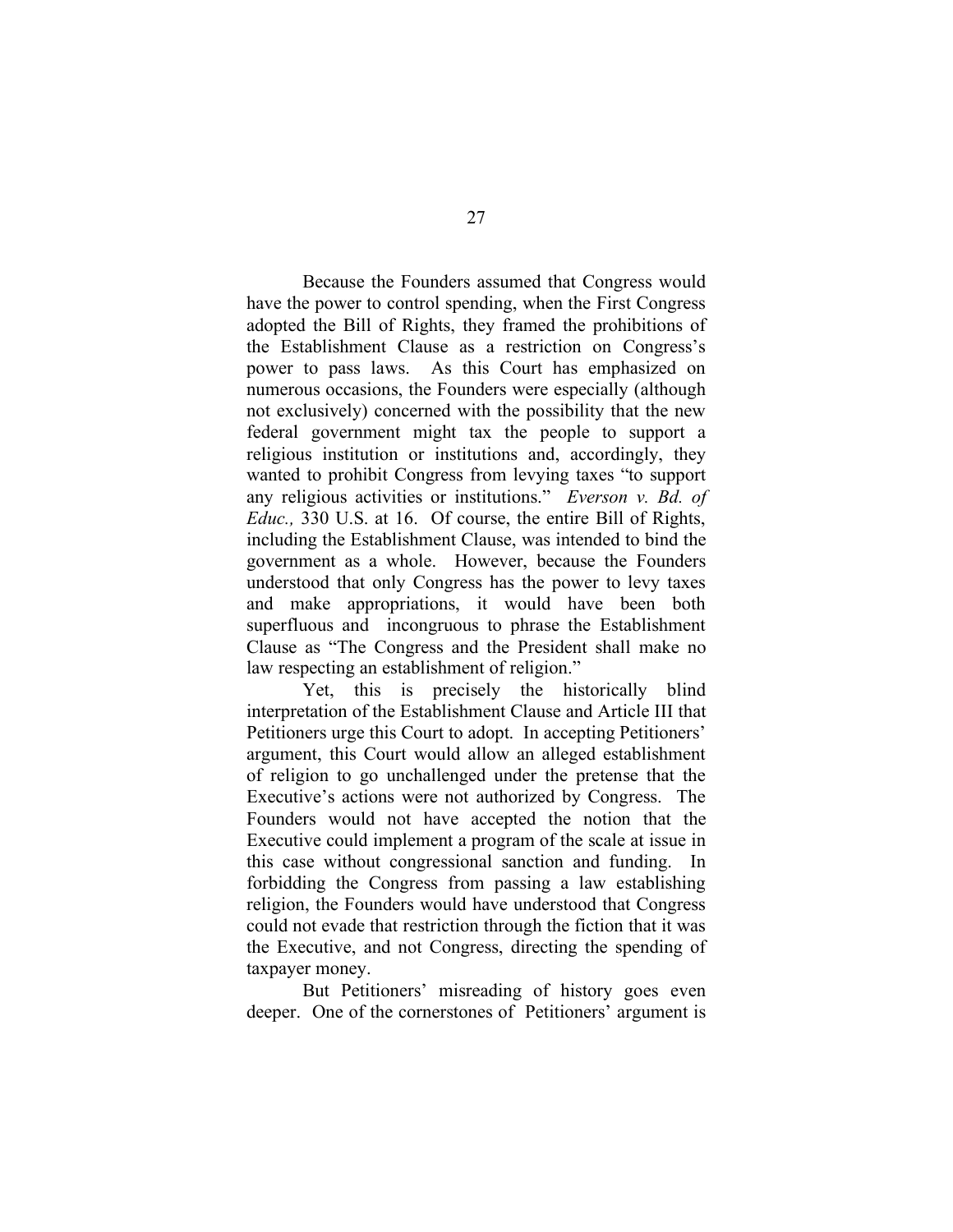the proposition that taxpayers cannot challenge the expenditures at issue because the expenditures are "for the government's internal operations." Pet. Br. 41. Petitioners forget that the Church of England, the religious establishment most familiar and repugnant to the Founders, was an "internal operation" of the state ever since the Supremacy Act of 1534. 1 W. Holdsworth, *A History of English Law*, at 597 (7th ed. 1966) (through the Tudor settlement, "[t]he church had been brought within the state; and subjected to the power of the crown.").

No reading of the Establishment Clause that does justice to history, and to the abuses of power the Founders intended to prevent, could possibly conceive that the Executive Branch could have unfettered authority to support religion, inside or outside the government, and to insulate such support from a judicial challenge by injured taxpayers. The Founders did not intend to install Henry VIII in the White House.

## **IV. IN THE ALTERNATIVE, THE WRIT OF CERTIORARI SHOULD BE DISMISSED BECAUSE THIS CASE DOES NOT RAISE THE QUESTION PRESENTED**

The question presented by Petitioners is whether taxpayers have Article III standing to bring an Establishment Clause challenge "to the actions of Executive Branch officials pursuant to an Executive Order, where the conduct is financed only *indirectly* through general appropriations legislation." Pet. Br. I (emphasis added). This question was framed based on the erroneous assumption that Congress did not intentionally fund the Faith-Based Initiatives or the Faith-Based Centers supporting those Initiatives.

The court of appeals also erroneously concluded that the question presented was whether a taxpayer can have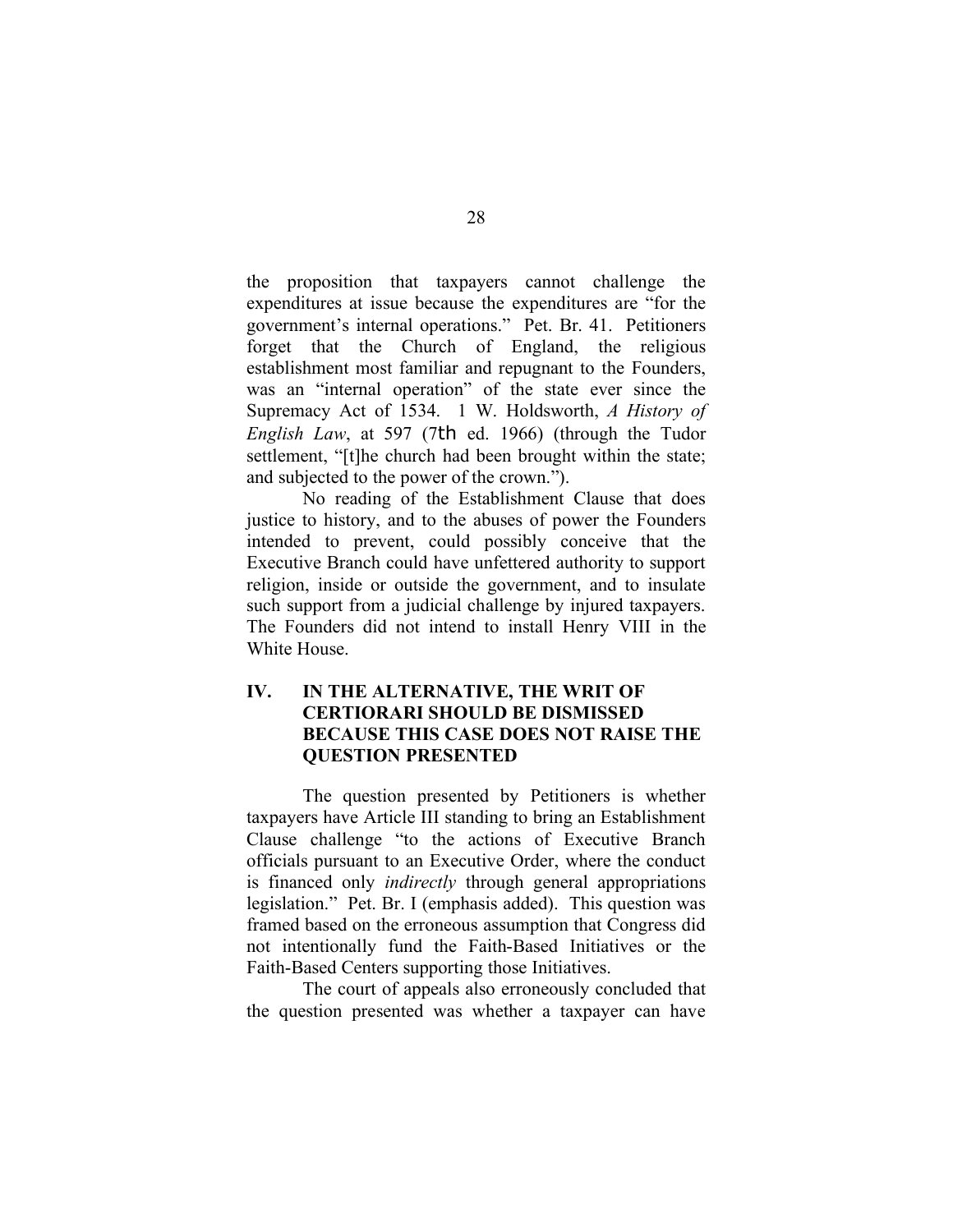Article III standing to challenge an alleged violation of the Establishment Clause "unless Congress has earmarked money for the program or activity that is challenged." Pet. App. 1a. The court of appeals presumably fashioned the question in such terms because the full legislative record was not developed below:

There [was] no suggestion that these are appropriations earmarked for these conferences, or for any other activities of the various Faith-Based and Community Initiatives programs, or for a statute pursuant to which the programs were created.

*Id.* at 11a.

As demonstrated above, Congress *did* specifically intend that the activities of the Faith-Based and Community Initiatives programs be funded by its appropriations. Based on the legislative record, this case is governed squarely by *Flast* and *Bowen* and the Court should find standing under those precedents. In the alternative, because the question presented and the decision below were premised on an incomplete record, *Amici* respectfully suggest that the writ of certiorari be dismissed as improvidently granted. *See Belcher v. Stengel*, 429 U.S. 118, 119 (1976) (dismissing writ as improvidently granted once it became apparent that "the question framed in the petition for certiorari is not in fact presented by the record now before us").

#### **CONCLUSION**

For all the foregoing reasons, this Court should either affirm the conclusion of the court of appeals that standing in this case is consistent with this Court's holdings in *Flast* and